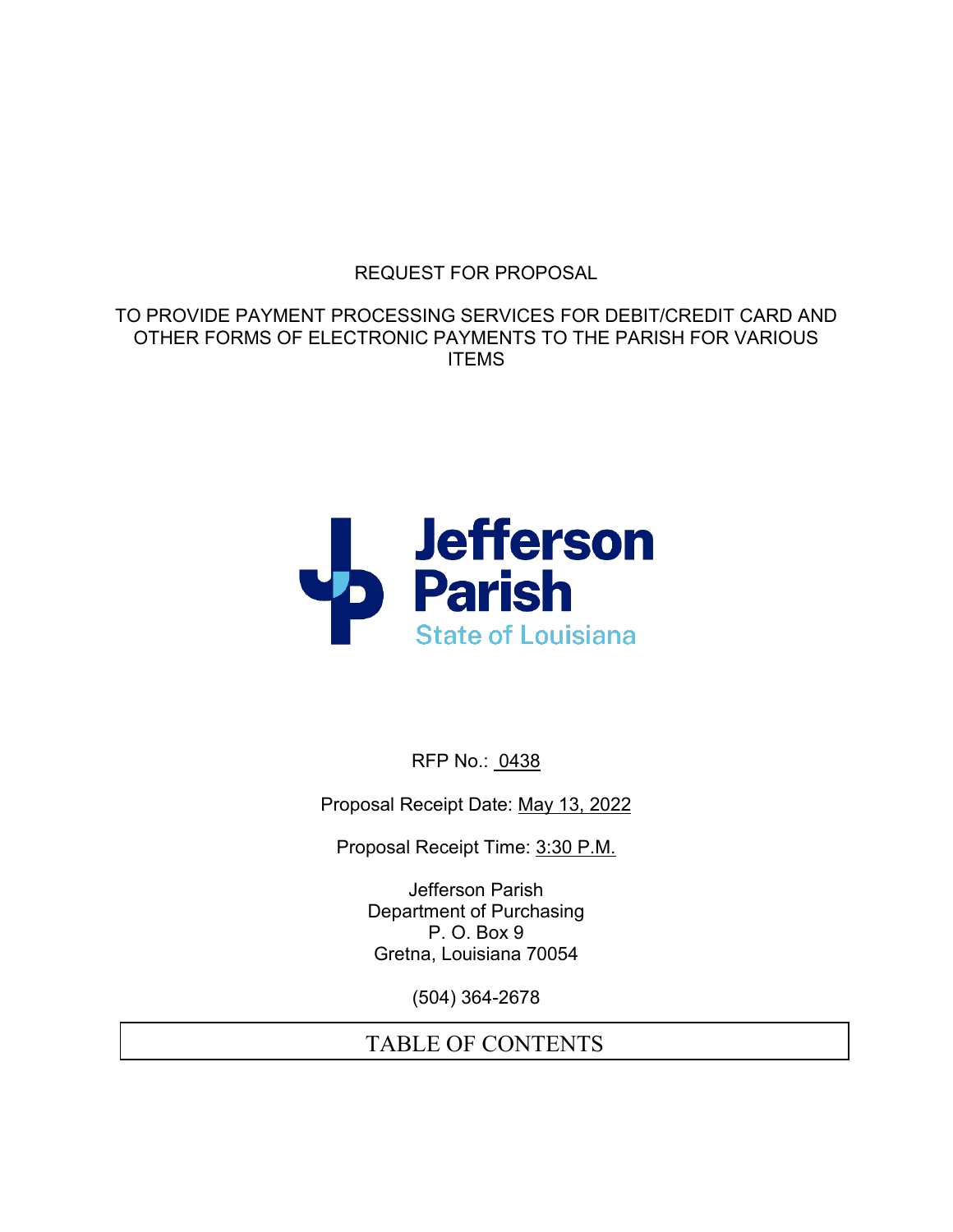### **PART I - ADMINISTRATIVE AND GENERAL INFORMATION**

| 1.22 Standard Terms and Conditions and Non-negotiable Contract Terms  11 |  |
|--------------------------------------------------------------------------|--|
|                                                                          |  |
|                                                                          |  |
|                                                                          |  |
|                                                                          |  |
|                                                                          |  |
|                                                                          |  |
|                                                                          |  |
|                                                                          |  |
|                                                                          |  |
|                                                                          |  |
|                                                                          |  |
|                                                                          |  |
|                                                                          |  |
|                                                                          |  |
|                                                                          |  |
|                                                                          |  |
|                                                                          |  |
|                                                                          |  |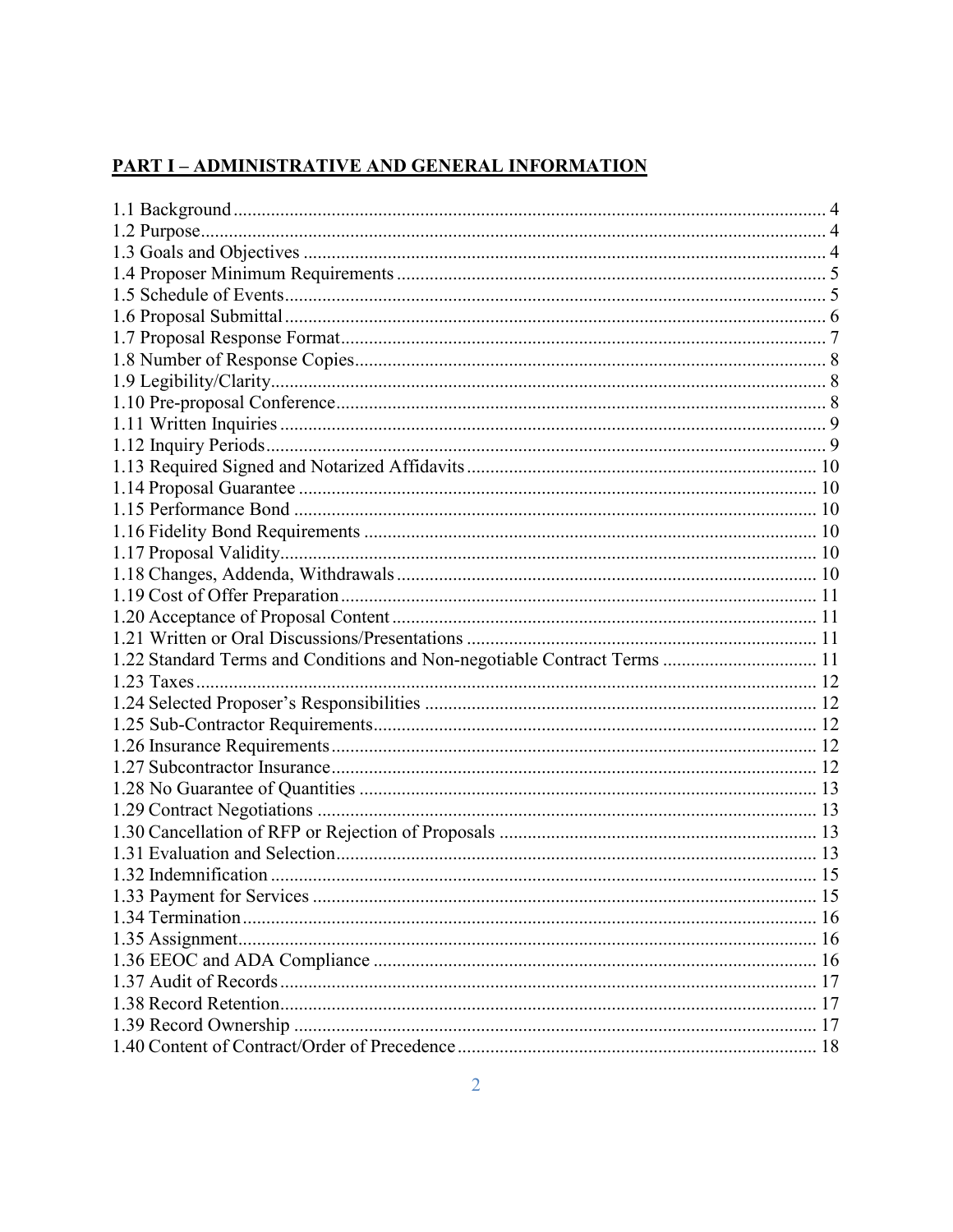### **PART II - SCOPE**

# **PART III - FEDERAL PROVISIONS**

### **PART IV - EVLAUATION CRITERIA**

|--|--|--|

### **PART V - PERFORMANCE**

### **PART VI - APPENDICIES**

ATTACHMENT "A" - Insurance Requirements ATTACHMENT "B" - Pricing Schedule ATTACHMENT "C" - Contractor Certification - Debarment, Suspension and other Responsibility Matters ATTACHMENT - Signature Page **ATTACHMENT - Corporate Resolution** ATTACHMENT - Request for Proposal Affidavit Instructions ATTACHMENT - Request for Proposal Affidavit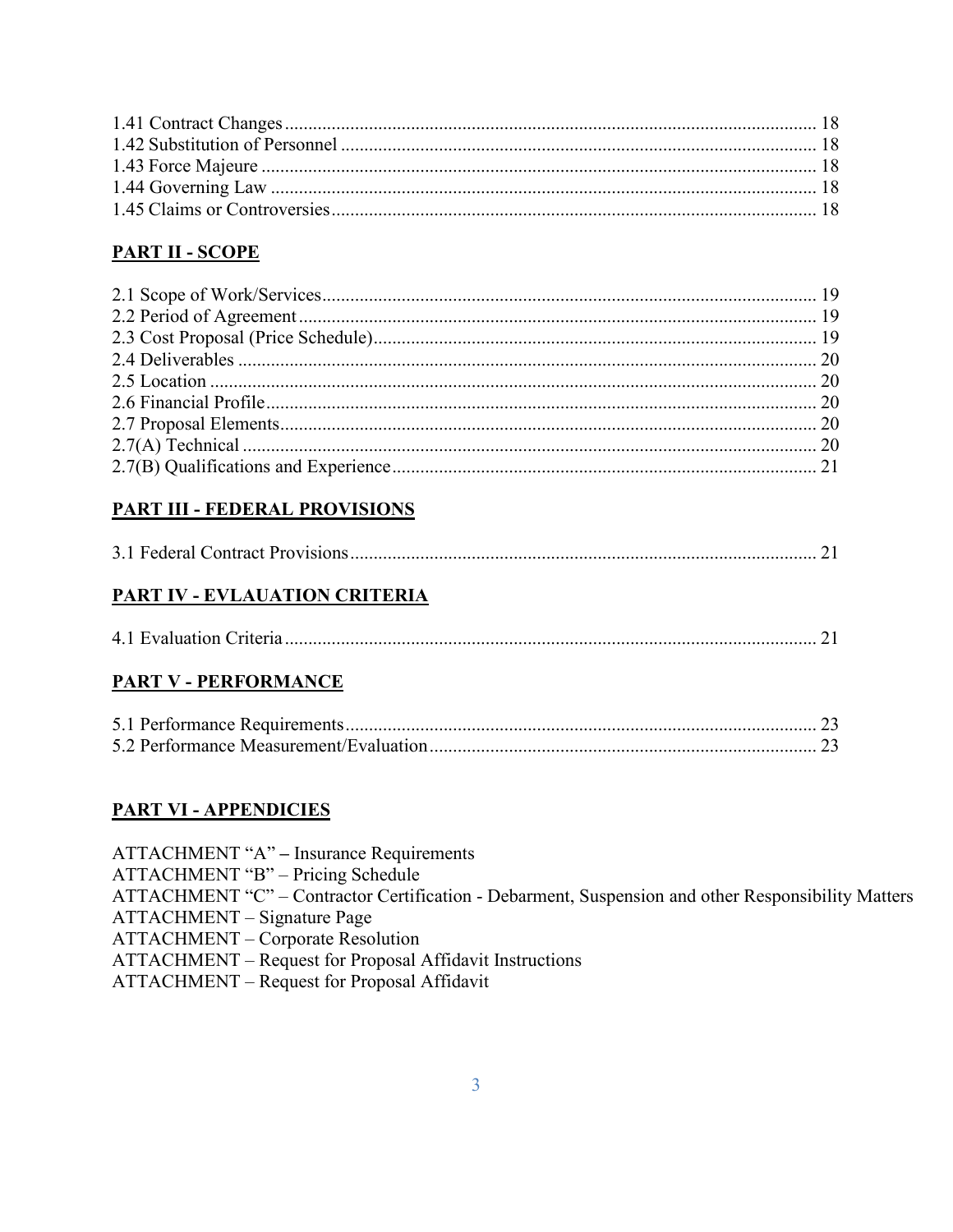### **REQUEST FOR PROPOSAL FOR**

#### TO PROVIDE PAYMENT PROCESSING SERVICES FOR DEBIT/CREDIT CARD AND OTHER FORMS OF ELECTRONIC PAYMENTS TO THE PARISH FOR VARIOUS ITEMS

#### <span id="page-3-0"></span>**1.1 Background**

Jefferson Parish is seeking proposals from qualified banking institutions and merchant card service vendors to provide payment processing services for debit/credit card and other forms of electronic payments for use throughout applicable Jefferson Parish departments. Jefferson Parish would like to continue to offer citizens and guests the opportunity to conduct business or pay fees online or at Jefferson Parish facilities with the most current technology and convenience offered by today's merchant account service companies. Additionally, a cursory review of today's competitive merchant services would offer greater and more secure payment options with a reduction in processing fees.

#### <span id="page-3-1"></span>**1.2 Purpose**

The purpose of this Request for Proposal (RFP) is to obtain competitive proposals as allowed by Jefferson Parish Code of Ordinances Section 2-895 et. seq. from bona fide, qualified proposers who are interested in providing Scope of Work as defined in Part II hereof. By submitting a proposal, proposer agrees to comply with all provisions of Louisiana law as well as compliance with the Jefferson Parish Code of Ordinances, Louisiana Code of Ethics, applicable Jefferson Parish ethical standards and Jefferson Parish (hereinafter sometimes referred to as the "Parish") standard terms and conditions as adopted by Jefferson Parish Council Resolution.

### <span id="page-3-2"></span>**1.3 Goals and Objectives**

Jefferson Parish would like to continue to offer citizens the opportunity to conduct business with the parish while utilizing debit/credit cards and other forms of electronic payments as a form of payment, whether through face to face transactions, online or over the phone. Jefferson Parish will perform its due diligence in ensuring that debit/credit card transactions and other forms of electronic payments are conducted in the most secure, efficient, and cost effective manner. Jefferson Parish is also interested in expanding online payment capabilities to include a central hub for making online payments to Jefferson Parish.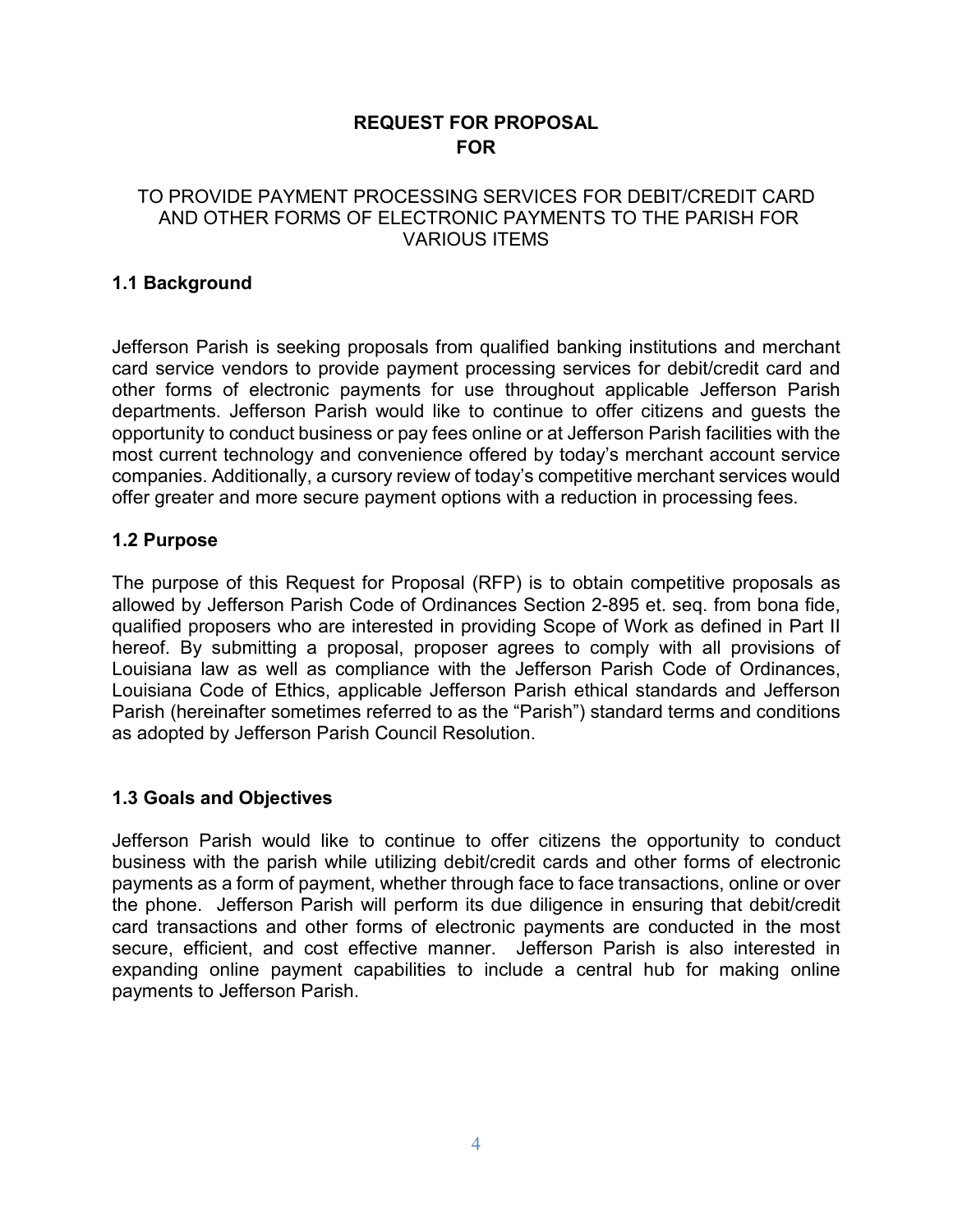#### <span id="page-4-0"></span>**1.4 Proposer Minimum Requirements**

The proposer shall:

- A. Be a firm or corporation regularly engaged in the acceptance and processing of debit/credit cards and other forms of electronic payments, providing on-line reporting services and/or collection agent.
- B. Demonstrate to the satisfaction of the Parish that the Proposer has adequate financial resources, experienced personnel, and experience in processing debit/credit cards and other forms of electronic payments.
- C. Provide documentation to support the qualifications criteria as part of the RFP.
- D. Be able to provide a cost-effective solution for merchant services.
- E. Provide a single point of contact for customer relations.<br>F. Provide real time web-based reporting of transactions by
- Provide real time web-based reporting of transactions by department and/or location.
- G. Provide immediate and direct deposit of all payments made by a customer, into a designated Parish bank account through a Parish-approved banking partner. At no time would the payments flow through a Contractor's bank account.
- H. Be PCI compliant.
- I. Provide training as necessary to Parish Employees
- J. Be able to work with other Jefferson Parish vendors to facilitate construction of API's or other mechanisms to allow payment systems, financial reporting, and billing systems to electronically communicate.

### **Industry Standards/Tests/Recommendations:**

The following standard applies to this work:

A. Compliance with Payment Card Industry (PCI) Data Security Standards.

### **References:**

Proposers must provide a minimum of three (3) references from three local government or state governmental entities for whom equal or larger scope of services are either currently being provided or have been provided in recent past (not more than one year). Contact person(s), addresses and telephone numbers for each reference shall be included.

### <span id="page-4-1"></span>**1.5 Schedule of Events**

| A. RFP posted online @ www.jeffparishbids.net 4/13/2022 | Date | Time (CST)<br>At least 30 days<br>prior to the last day<br>that proposals will<br>be accepted |      |       |
|---------------------------------------------------------|------|-----------------------------------------------------------------------------------------------|------|-------|
| B. Pre-Proposal Conference (if required)                | N/A  | $10 - 14$<br><b>RFP</b> mailed                                                                | days | after |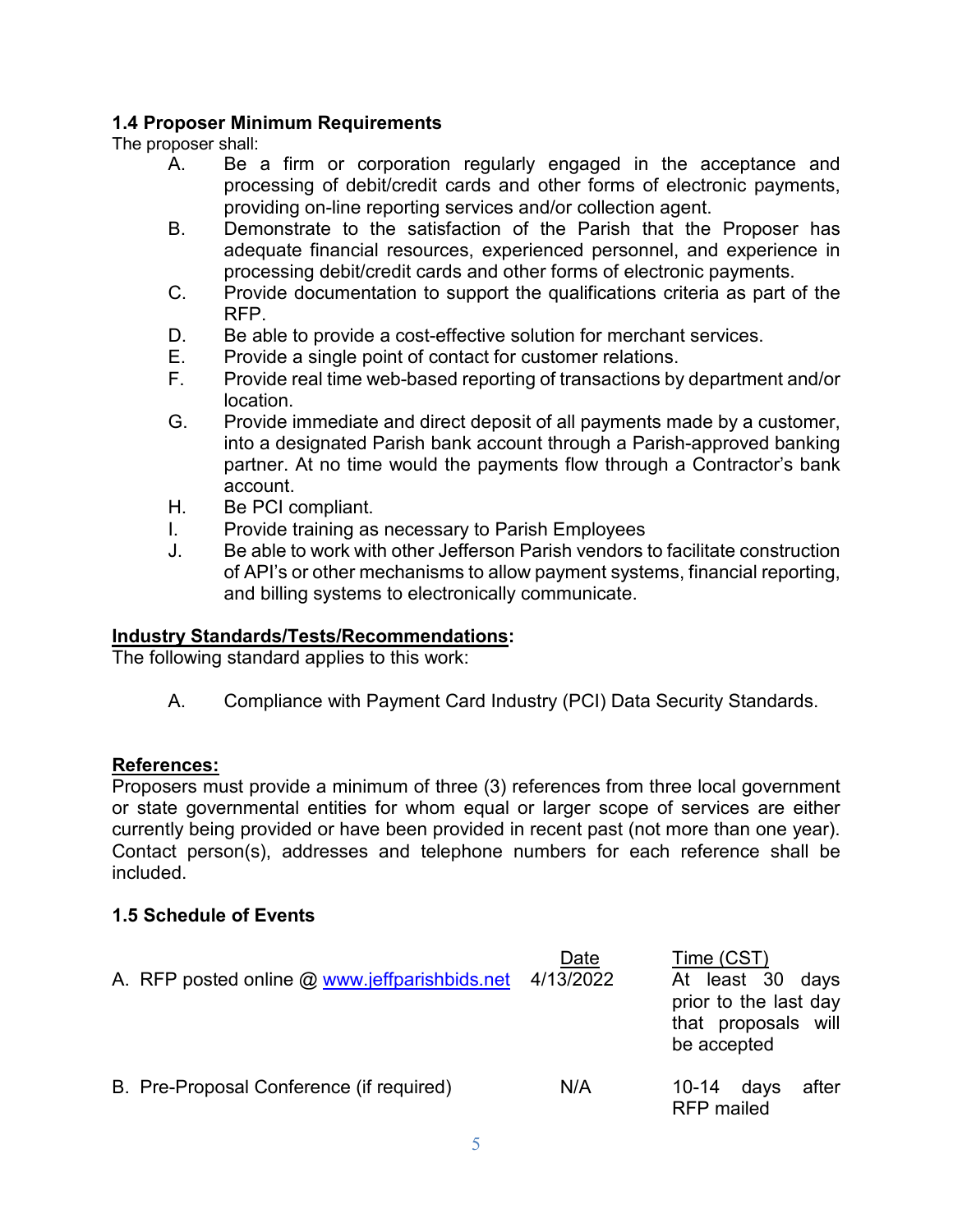| C. Deadline to receive written inquiries | 4/22/2022             | To be completed by<br>Purchasing |
|------------------------------------------|-----------------------|----------------------------------|
| D. Proposal Receipt Date and Time        | $5/13/2022$ 3:30 P.M. |                                  |
| E. RFP Evaluation Committee Meeting      |                       | TRD                              |

Proposers are encouraged to check the general information board in the General Government Building located at 200 Derbigny St., Gretna and the Joseph S. Yenni Building located at 1221 Elmwood Park Blvd., Jefferson. Additionally, proposers may check for meeting information posted on the Jefferson Parish website.

| F. Council Selection via resolution     | To be scheduled |
|-----------------------------------------|-----------------|
| G. Contract Ratification via resolution | To be scheduled |

#### **NOTE: The Parish of Jefferson reserves the right to deviate from these dates.**

#### <span id="page-5-0"></span>**1.6 Proposal Submittal**

All proposals including mandated affidavits in accordance with Section 2-895 of the Jefferson Parish Code of Ordinances shall be received by the Jefferson Parish Purchasing Department *no later than date and time shown in the Schedule of Events in order to be considered responsive.*

### *Important – Clearly mark outside of electronic envelope, with the following information and format:*

- Proposal Name: Provide Merchant Card Payment Processing Services
- Proposal No. 0438
- Proposal Receipt Date and Time: May 13, 2022 at 3:30 PM

Proposals will **only** be received **online through Central Bidding. Central Bidding can be accessed by visiting either [www.jeffparishbids.net](http://www.jeffparishbids.net/) or [www.centralbidding.com.](http://www.centralbidding.com/) All proposers will be required to register with Central Bidding. Jefferson Parish proposers are able to register for free by accessing the following link: [www.centralbidding.com/registration.](http://www.centralbidding.com/registration)** 

Proposer is solely responsible for the timely **submission** of its proposal. Late proposals will not be accepted.

**PROPOSALS SHALL NOT BE OPENED PUBLICLY. Cost proposals and/or price schedules shall be submitted in separate, sealed online envelopes as notated on the Central Bidding page as Pricing Attachments and will remain sealed until the RFP Evaluation Committee meeting has completed scoring the technical portion of**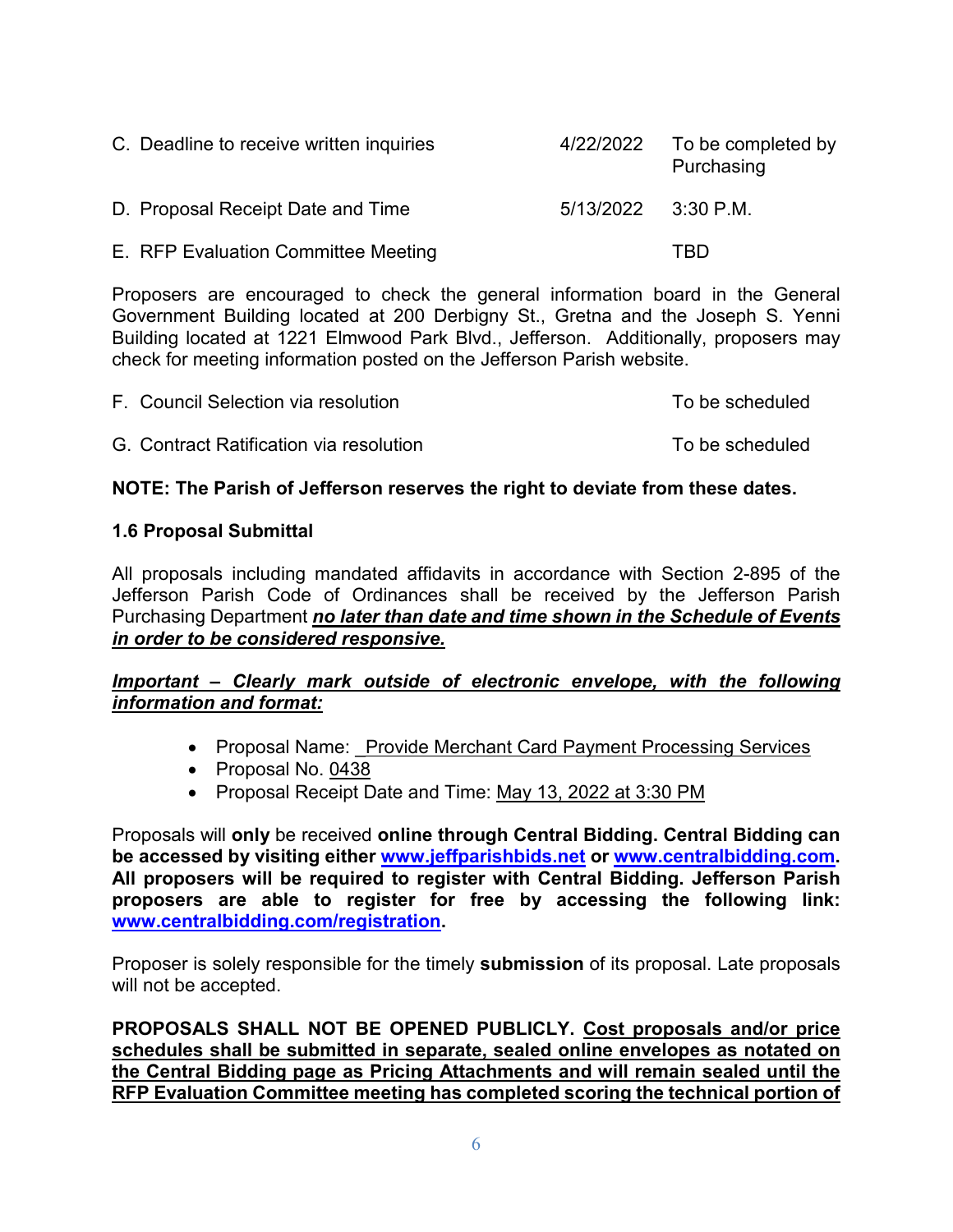#### **the submission. COST PROPOSALS/PRICES SHALL NOT BE READ UNTIL THE COMPLETION OF THE TECHNICAL EVALUATION. Cost proposals/prices shall be worth twenty-five percent (25%) of the total points assigned. Evaluation of cost proposals/price schedules shall take place after technical evaluation has been completed.**

#### <span id="page-6-0"></span>**1.7 Proposal Response Format**

Proposals submitted for consideration should follow the format and order of presentation described below:

A. Cover Letter: Containing summary of proposer's ability to perform the services described in the RFP and confirms that proposer is willing to perform those services and negotiate a contract with the Parish. The letter shall be signed by a person having authority to negotiate and to commit the proposer to a contract. If proposer is a sole-proprietorship, proposer must include a statement that the company is a sole-proprietorship signed by the owner. If proposer is an agency, corporation, partnership or other legal entity, the president, vice-president, secretary or treasurer, or an authorized agent shall sign the proposal, **and** satisfactory evidence of the authority of the person signing for the agency, corporation, partnership or other legal entity shall be attached to the proposal. A sample corporate resolution may be downloaded from the Purchasing Department webpage of the Jefferson Parish website.

Proposers should exhibit their understanding and approach to the project and address how each element will be accomplished. Proposers are advised that except as otherwise provided by law, all documents submitted to the Parish under this RFP are subject to the Louisiana Public Records Act, LSA-R.S. 44:1 et seq., and may be released when a public records request is made in accordance with the law.

- B. Table of Contents: Organized in the order cited in the format contained herein.
- C. Technical Proposal: Illustrating and describing compliance with the RFP requirements defined in the Scope of Work/Services (Part II) and Proposer Qualifications
- D. Proposer Qualifications and Experience: History and background of Proposer, including but not limited to status with related services to government entities existing customer satisfaction, demonstrated volume of merchants, etc.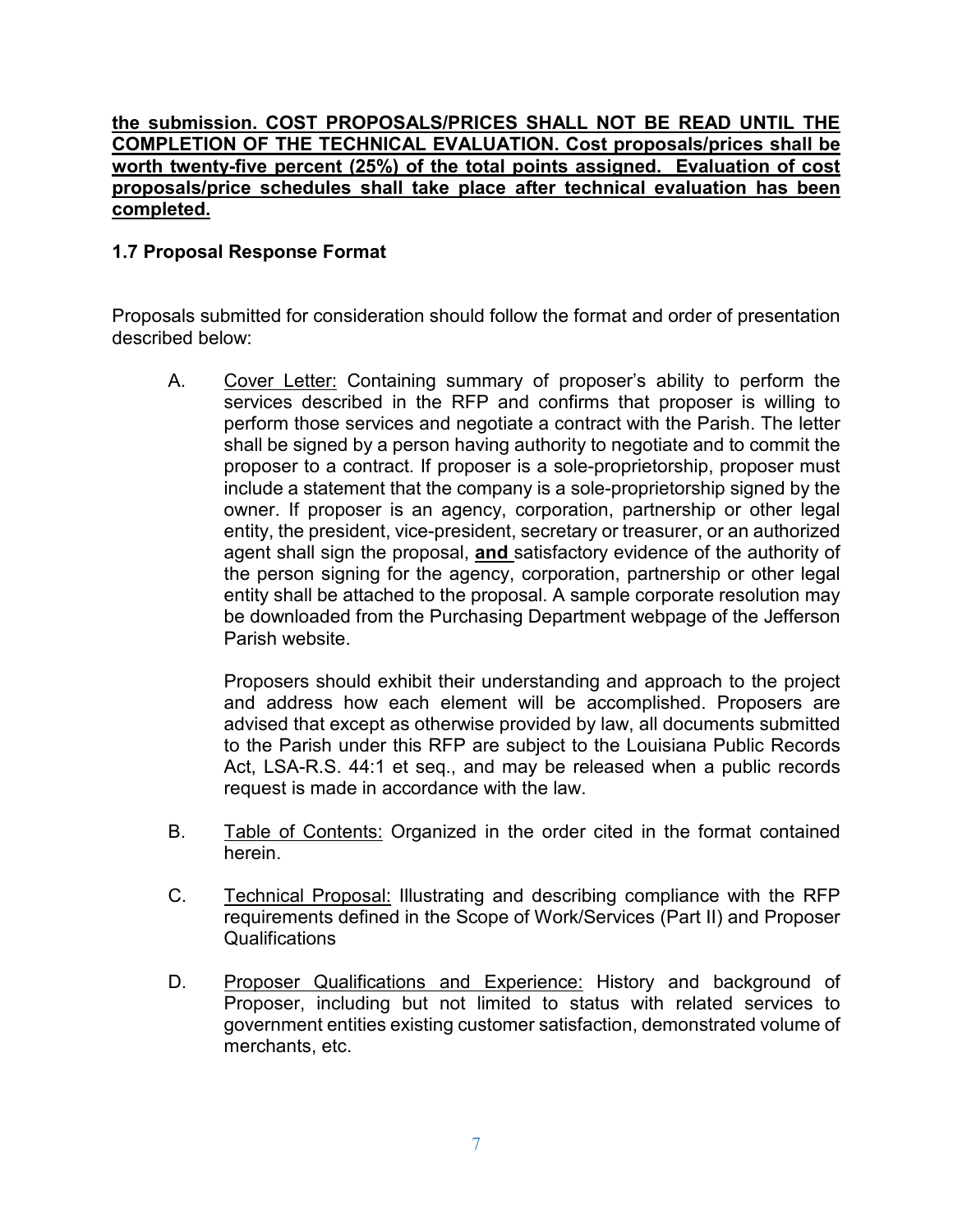- E. Innovative Concepts: Present innovative concepts, if any, not discussed above for consideration.
- F. Project Schedule: Detailed schedule of implementation plan for pilot (if applicable) and full implementation. This schedule is to include implementation actions, timelines, responsible parties, etc.
- G. Financial Profile: Proposers are requested to submit documentation from the past three (3) years demonstrating proposer's financial stability. Documentation may include audited financial statements including balance sheets, income statements, documentation regarding retained earnings, assets, liabilities, etc. Such information should be included in the technical portion of the proposal submission and MUST NOT be included with the cost proposals and/or price schedules.
- H. Cost Proposal: Proposer's fees and other costs shall be submitted **in a separate online envelope (Named Price Attachments)** with proposal submission. This cost proposal shall include any and all costs the proposer wishes to have considered in the proposed contractual arrangement with the Parish of Jefferson. The cost proposal shall be worth twenty-five percent (25%) of the total points assigned. Evaluation of cost proposal shall take place after technical evaluation has been completed.

### <span id="page-7-0"></span>**1.8 Number of Response Copies**

Each proposer shall submit one (1) **online** signed original proposal, including mandatory affidavits (signed and properly notarized) in original format. PDF files are **preferred**. Cost proposals *should not* be included in the **Technical portion of your submission.**

#### <span id="page-7-1"></span>**1.9 Legibility/Clarity**

Proposals submitted in response to the requirements of this RFP in the formats requested are desirable with all questions answered in as much detail as practicable. The proposal shall demonstrate an understanding of the requirements. Proposals shall be prepared simply and economically, providing straightforward, concise descriptions of the proposer's ability to meet the requirements of the RFP. Each proposer is solely responsible for the accuracy and completeness of its proposal.

#### <span id="page-7-2"></span>**1.10 Pre-proposal Conference**

NOT REQUIRED FOR THIS RFP.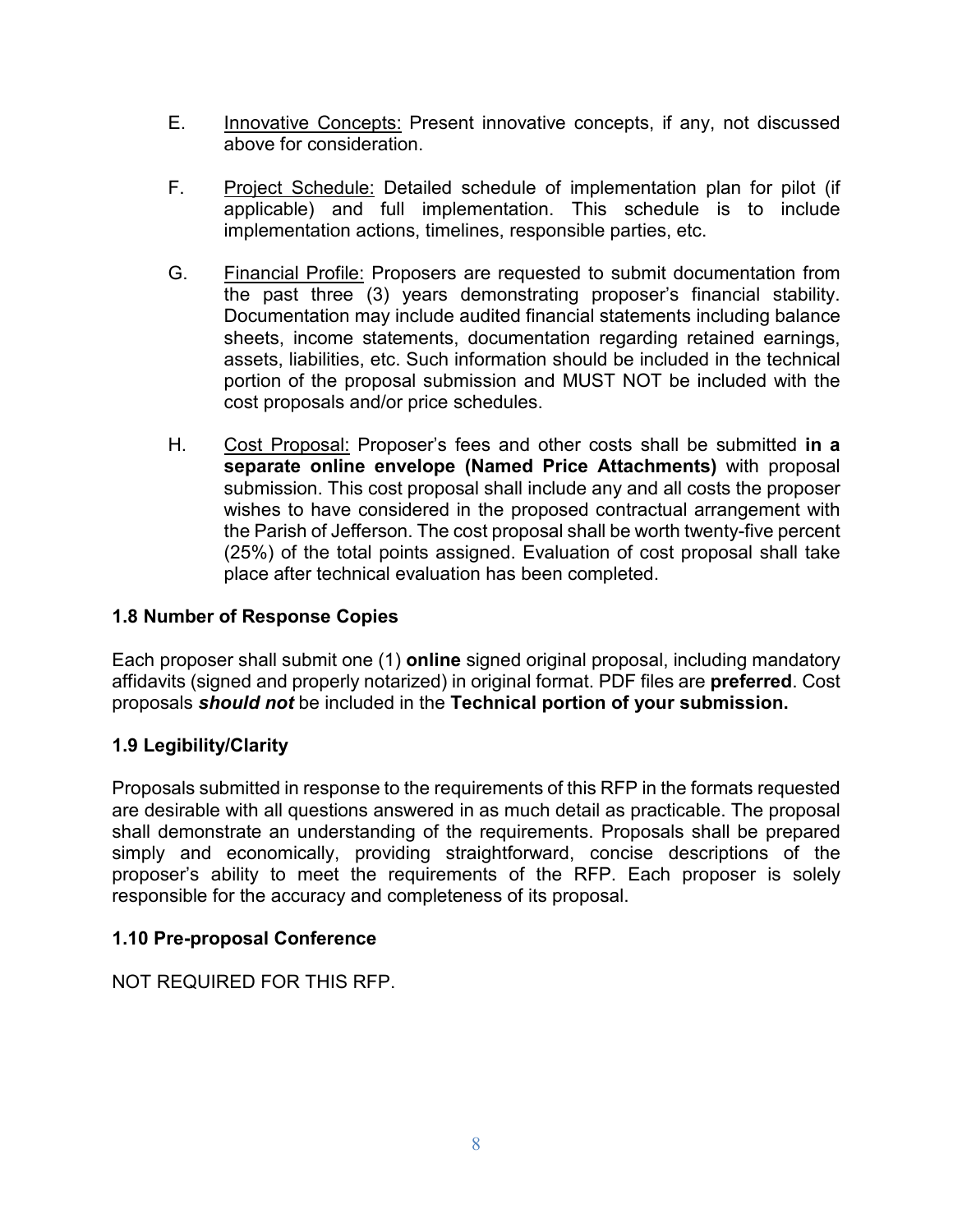#### <span id="page-8-0"></span>**1.11 Written Inquiries**

The Parish shall only consider written and timely communications from proposers. No negotiations, decisions, or actions shall be binding as a result of any oral discussions with any Parish employee or Parish consultant. Answers to questions that materially change or substantially clarify the RFP shall be addressed by addendum and provided to all prospective proposers.

#### <span id="page-8-1"></span>**1.12 Inquiry Periods**

An initial inquiry period is hereby firmly set for all interested proposers to perform a detailed review of the RFP documents and to submit any written questions relative thereto. *Without exception*, all questions MUST be in writing (even if an answer has already been given to an oral question during the Pre-proposal conference) and received by the close of business on the Inquiry Deadline date set forth in the Schedule of Events. Initial inquiries shall not be entertained thereafter. All official responses to inquiries will be communicated in the form of an addendum.

The Parish of Jefferson shall not and cannot permit an open-ended inquiry period, as this creates an unwarranted delay in the procurement cycle and operations of our agency and departments. The Parish of Jefferson reasonably expects and requires responsible and interested proposers to conduct their in-depth proposal review and submit initial inquiries in a timely manner.

A final 3-day inquiry period may be granted, if additional questions or requests for clarification are received as a result of an addendum. Questions relative to the addendum shall be submitted no later than 3:30 P.M., three (3) full business days from the date the addendum is posted. If necessary, another addendum will be issued to address any final questions received. Thereafter, all proposal documents, including but not limited to the specifications, terms, conditions, plans, etc., will stand as written and/or amended clarified by any addendum issued as a result of the final inquiry period.

Said written inquiries submitted by the proposer shall clearly cross-reference the relevant RFP section. The Parish shall only respond to those inquiries received by the established deadline. Answers to questions that change or substantially clarify the solicitation shall be issued by addendum and provided to all prospective proposers.

Inquiries in accordance with this section may be delivered by e-mail or **posted on the Central Bidding site**:

Phone: (504) 364-2682 Buyer Email: *[sduffy@jeffparish.net](mailto:sduffy@jeffparish.net)* Buyer Name: Ms. Sidney Duffy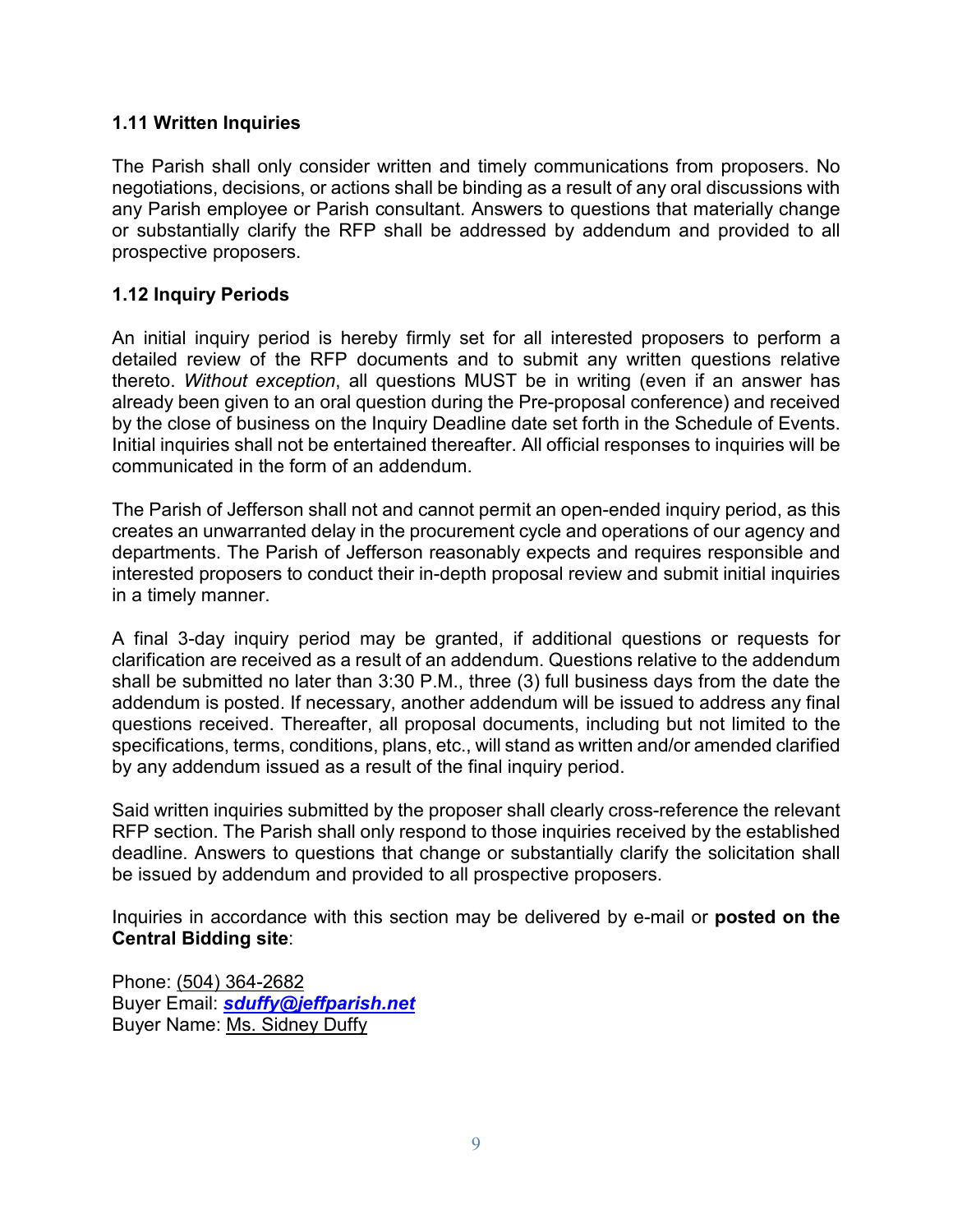### <span id="page-9-0"></span>**1.13 Required Signed and Notarized Affidavits**

**Affidavits in accordance with Section 2-895 et. seq. of the Jefferson Parish Code of Ordinances are required with proposal submission.** For the convenience of proposers, these affidavits have been combined into one form entitled, *Request for Proposal Affidavit.* **This affidavit (Request for Proposal Affidavit) must be completed, signed, properly notarized and submitted in its original format with the proposal submission. Failure to submit or properly execute the RFP Affidavit will result in the proposal being deemed non-responsive in accordance with Section 2-895(b) of the Jefferson Parish Code of Ordinances.**

All proposers who submit a proposal with Jefferson Parish or with any of its agencies, divisions or special districts must identify all subcontractors and persons, excluding full time employees of the proposer, who would assist in providing services or materials under the proposal or who would share in any fees, commissions or other remuneration under the proposal. Substitutions or subsequent addition of subcontractor(s) or other persons to this RFP and any ensuing contract must be requested in writing and approved by Council resolution. Said written request shall provide to the detailed justification of the compelling need for such addition substitution.

### <span id="page-9-1"></span>**1.14 Proposal Guarantee**

NOT REQUIRED FOR THIS RFP.

# <span id="page-9-2"></span>**1.15 Performance Bond**

NOT REQUIRED FOR THIS RFP.

### <span id="page-9-3"></span>**1.16 Fidelity Bond Requirements**

NOT REQUIRED FOR THIS RFP.

### <span id="page-9-4"></span>**1.17 Proposal Validity**

All proposals shall be irrevocable and considered valid from the receipt date for acceptance until such time a contract is executed.

### <span id="page-9-5"></span>**1.18 Revisions, Withdrawals, Protest Procedures**

If the proposer needs to submit changes or revisions, proposers shall submit these in writing, signed by an authorized representative of the proposer. All addenda and changes must cross-reference the relevant RFP section. Said changes or revisions shall be delivered prior to the RFP Proposal Receipt Date and Time, and submitted in a sealed envelope to be opened contemporaneously with the proposal submission. Proposer(s) request(s) for withdrawal of proposal(s) to this RFP must be submitted in writing and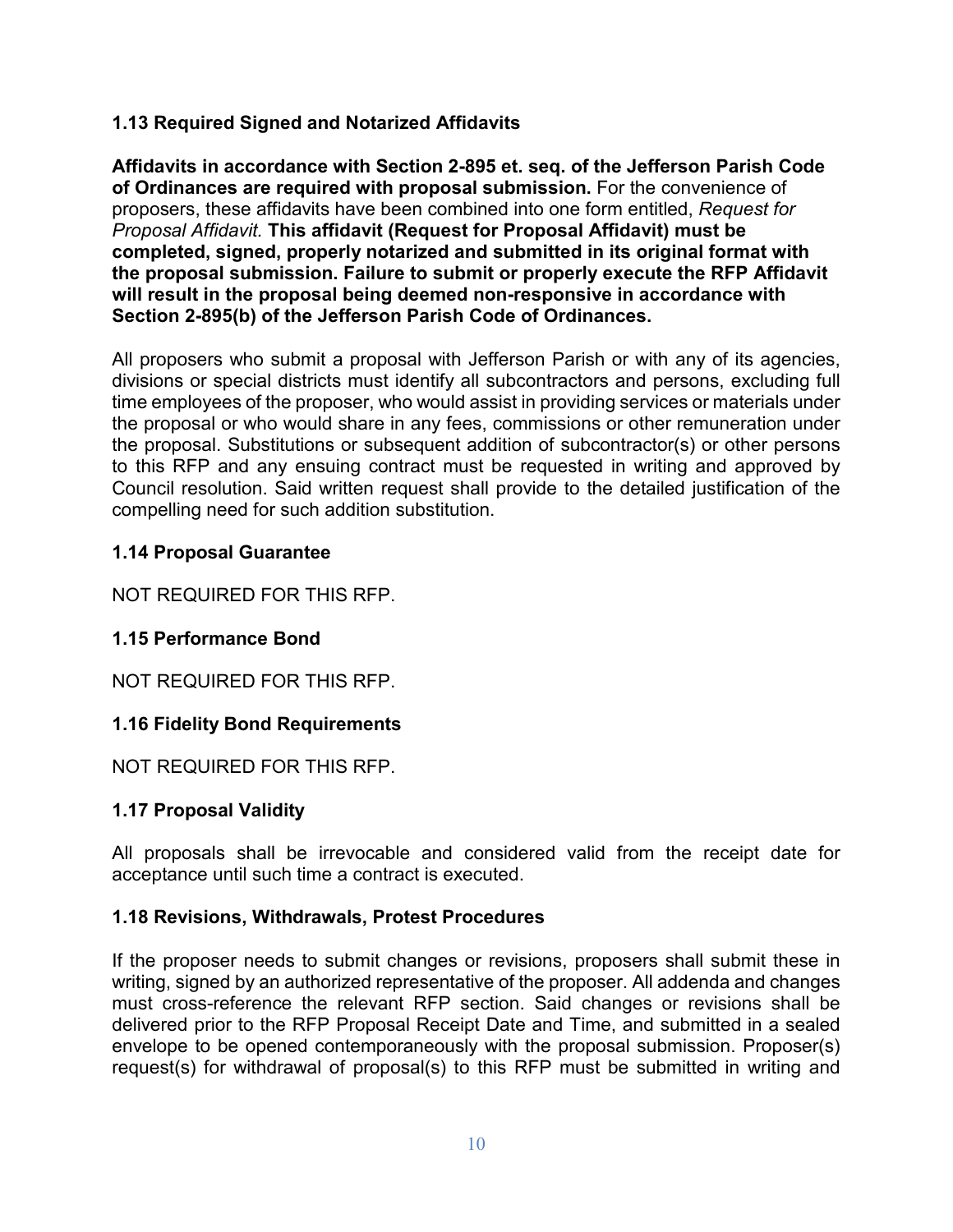received prior to the RFP Proposal Receipt Date and Time as set forth in Section 1.5, Schedule of Events.

Any proposer that submitted a proposal in response to this Requests for Proposals may protest in writing to the Director of Purchasing within 48 hours of the evaluation committee meeting. The Purchasing Director will review the complaint in conjunction with the Parish Attorney's Office who will then respond as soon as possible in writing to the proposer.

#### <span id="page-10-0"></span>**1.19 Cost of Offer Preparation**

All proposals submitted in response to this RFP shall be at the sole cost and expense of the proposer and shall not be subject to reimbursement by the Parish of Jefferson.

#### <span id="page-10-1"></span>**1.20 Acceptance of Proposal Content**

Proposer's submission to this RFP shall be construed as an acceptance to be bound by the terms and conditions stated herein. Any action in contradiction of this acceptance may result in rejection by the Council.

#### <span id="page-10-2"></span>**1.21 Written or Oral Discussions/Presentations**

The Parish may conduct written or oral discussions with proposer(s) to clarify and/or enhance the Parish's understanding of submitted material. Any commitments or representations made during these discussions, if conducted, may become formally recorded in the final contract. Conversely, the Parish may make awards based on initial offers. Neither negotiations nor changes to proposals will be allowed during these discussions.

#### <span id="page-10-3"></span>**1.22 Standard Terms and Conditions and Non-negotiable Contract Terms**

- A. The standard general terms and conditions used by the Parish of Jefferson may be found in Resolution No. 136353 (previously 113646). A copy may be obtained from the Parish Clerk's Office, 6th Floor, General Government Building, 200 Derbigny Street, Gretna, LA 70053, 364-2626. A copy of the resolution may also be downloaded by viewing the Purchasing Department webpage of Jefferson Parish's website, [www.jeffparish.net.](http://www.jeffparish.net/)
- B. Non-negotiable contract terms include but are not limited to taxes, assignment of contract, audit of records, EEOC and ADA compliance, record retention, content of contract/order of precedence, contract changes, force majeure, governing law, including ethics statements, claims or controversies, and termination based on contingency of appropriation of funds.
- C. It shall be the duty of every Parish officer, employee, department, agency, special district, board, and commission; and the duty of every contractor, subcontractor,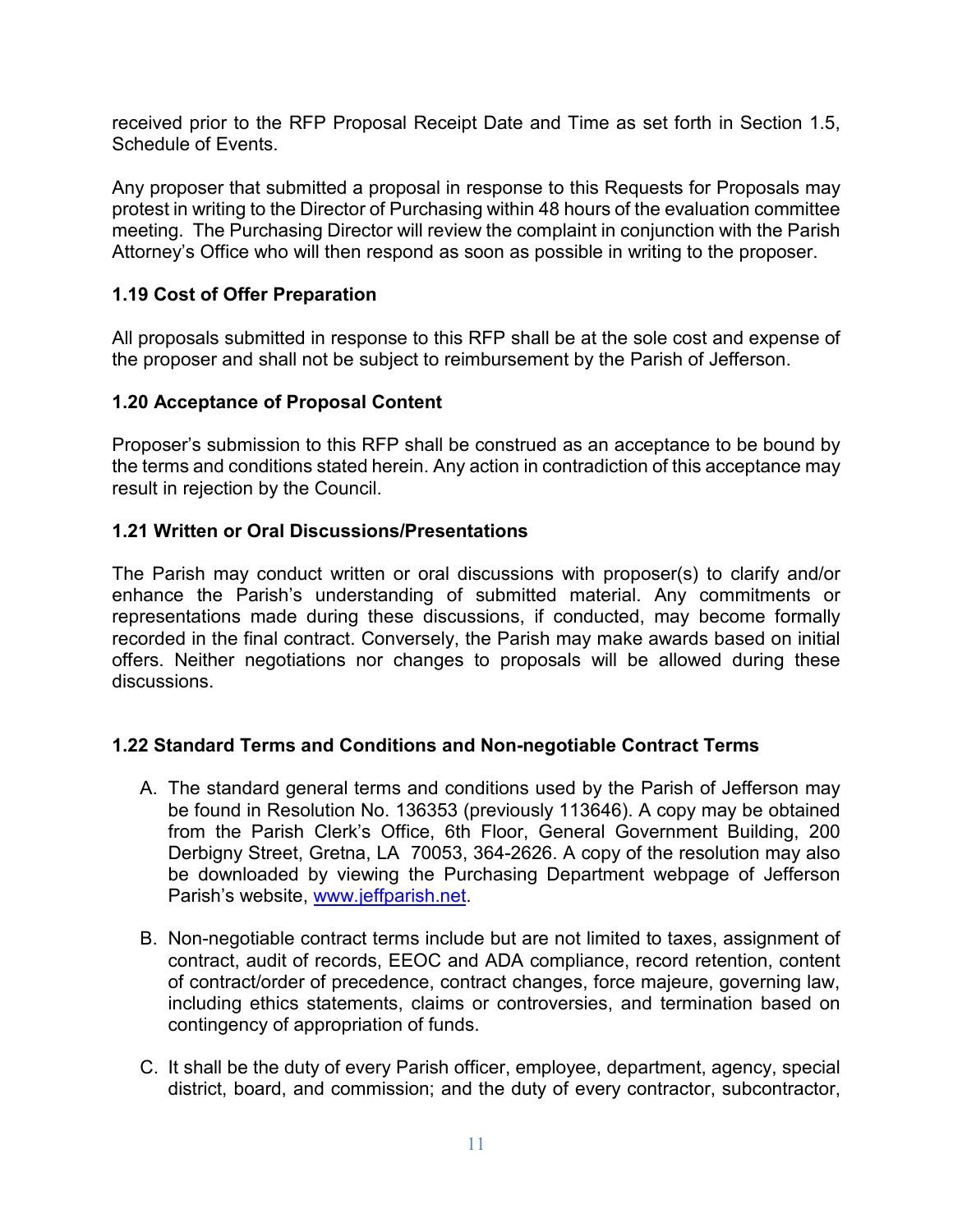and licensee of the Parish and the duty of every applicant for certification of eligibility for a Parish contract or program, to cooperate with the Inspector General in any investigation, audit, inspection, performance review, or hearing pursuant to Jefferson Parish Code of Ordinances Section 2-155.10 (19). By submitting a proposal, proposer acknowledges this and will abide by all provisions of the referenced Jefferson Parish Code of Ordinances.

#### <span id="page-11-0"></span>**1.23 Taxes**

Jefferson Parish is exempt from paying sales taxes under Louisiana State Revised Statute 47:301(8)(c). All prices for purchases of supplies and materials by Jefferson Parish shall be quoted exclusive of State and Parish taxes.

#### <span id="page-11-1"></span>**1.24 Selected Proposer's Responsibilities**

The selected proposer shall be required to provide all items and services offered in his proposal. The proposer shall be the sole point of contact for all contractual matters, including payment of any and all charges resulting under the contract.

#### <span id="page-11-2"></span>**1.25 Sub-Contractor Requirements**

If the proposer intends to subcontract portions of the work or to satisfy any of the Proposer Requirements and/or Scope of Work through the use of a subcontractor, the proposer shall include the name of the subcontractor and specific designations of the tasks to be performed or Vendor Requirements to be met by respective subcontractor(s). The information requested of the proposer under the terms of this RFP shall also be supplied for each subcontractor and shall be included in the proposal; however, an RFP affidavit is only required to be submitted by the proposer. Unless specifically permitted in the contract with the Parish of Jefferson, the successful proposer(s) shall not contract with any other party for furnishing any of the work herein requested in the Scope of Work without the ratification by Jefferson Parish Council resolution.

#### <span id="page-11-3"></span>**1.26 Insurance Requirements**

Proposer shall furnish the Parish with certificates of insurance evidencing mandated coverage(s) pursuant to Resolution No. 136353 (amends Resolution No. 113646), as amended, and Attachment "A". A copy of Resolution No. 136353 may be downloaded from the Purchasing Department webpage on the Jefferson Parish website, [www.jeffparish.net.](http://www.jeffparish.net/)

#### <span id="page-11-4"></span>**1.27 Subcontractor Insurance**

The proposer shall include all subcontractors as named insured under its policies or shall furnish separate certificates for each subcontractor. All coverages for subcontractors shall be in conformity with Resolution No. 136353 (amends Resolution No. 113646), as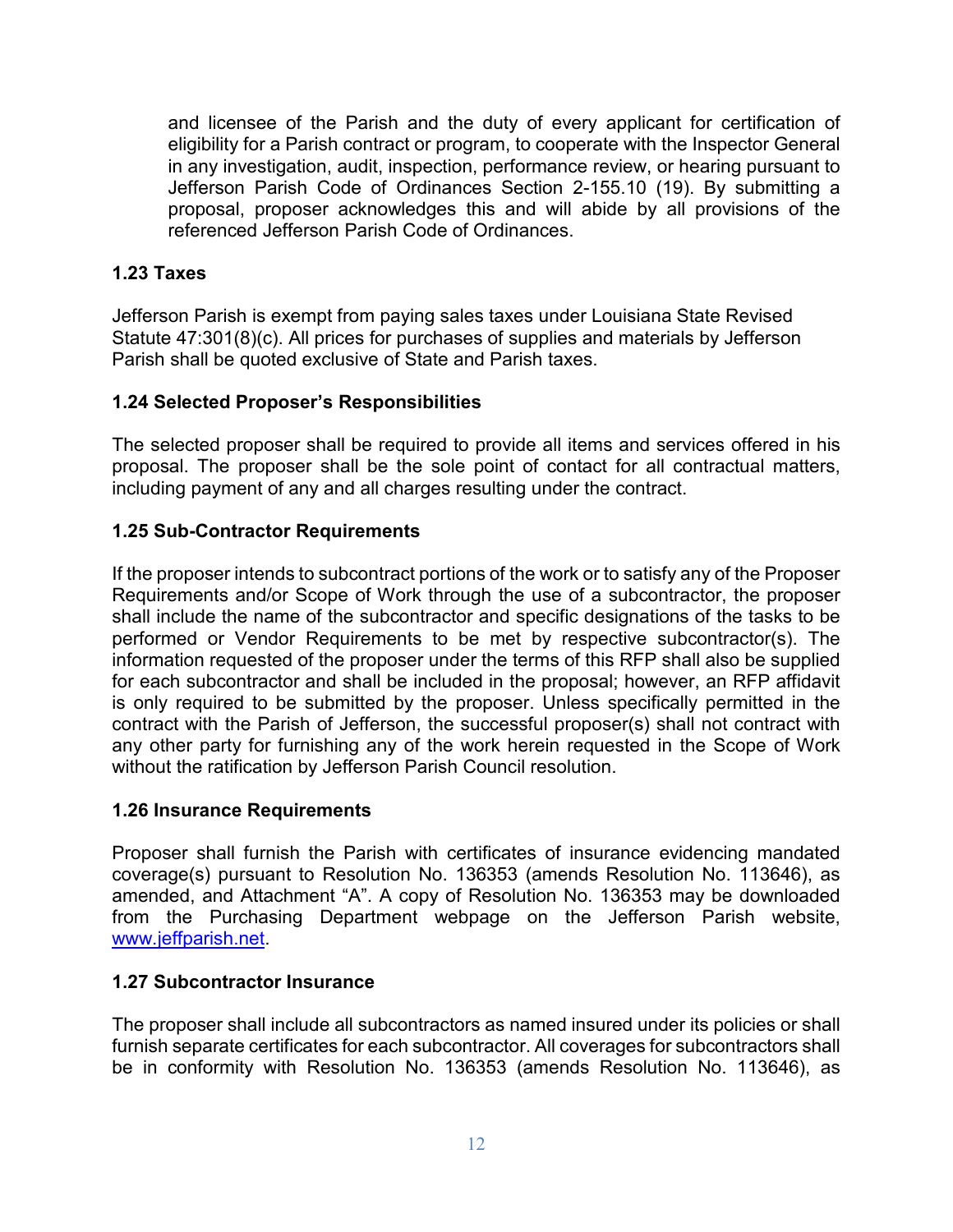amended. A copy of Resolution No. 136353 may be downloaded from the Purchasing Department webpage on the Jefferson Parish website, [www.jeffparish.net.](http://www.jeffparish.net/)

### <span id="page-12-0"></span>**1.28 No Guarantee of Quantities**

The Parish of Jefferson does not guaranty quantity or services required in the Scope of Work defined in Part II. The proposer shall provide all materials, labor, and equipment, whether specified or not, to provide a complete working system.

The quantities of items or extent of Scope of Work are estimated values. In the event a greater or lesser quantity is required, the Parish reserves the right to increase or decrease said values in accordance with the cost proposal.

# <span id="page-12-1"></span>**1.29 Contract Negotiations**

The Parish administration shall negotiate the details of service delivery, the terms of the contract, and the contract price most advantageous to the Parish with the proposer(s) selected by the Jefferson Parish Council (sometimes referred to throughout this document as the "Council") and submit the contract, in final form, to the Council for ratification. Contract negotiations are limited by section 1.22(B) Non-negotiable Contract Terms in this RFP. In the event a contract cannot be successfully negotiated, the RFP Evaluation Committee shall seek authorization from the Council to negotiate a contract with another proposer under this RFP.

# <span id="page-12-2"></span>**1.30 Cancellation of RFP or Rejection of Proposals**

In accordance with Section 2-895 of the Parish of Jefferson Code of Ordinances, the Parish through its Council may reject any or all proposals received in response to this RFP, or cancel this RFP prior to proposal Receipt Date and Time if in the best interest of the Parish.

# <span id="page-12-3"></span>**1.31 Evaluation and Selection**

In conformity with Section 2-895 of the Jefferson Parish Code of Ordinances, all proposals will be evaluated by the RFP Evaluation Committee. Before beginning the evaluation process, the Evaluation Committee must review the RFP concerning not only the task of description, but also the qualifications and the evaluation criteria. The Evaluation Committee shall be comprised of members from requesting department(s), Research and Budget, Purchasing, Finance and Legal Department (Parish Attorney's Office). The representative of the Legal Department shall act as secretary of the Evaluation Committee, and is solely responsible for disseminating all information received during the review process. Also, if deemed necessary and duly authorized by Council resolution, additional employees of Jefferson Parish may be appointed as members of the RFP Evaluation Committee. After completion and tallying of the Technical Evaluation scores, each RFP Evaluation Committee member shall sign and date his/her individual score sheet. After the secretary of the Evaluation Committee collects all individual score sheets,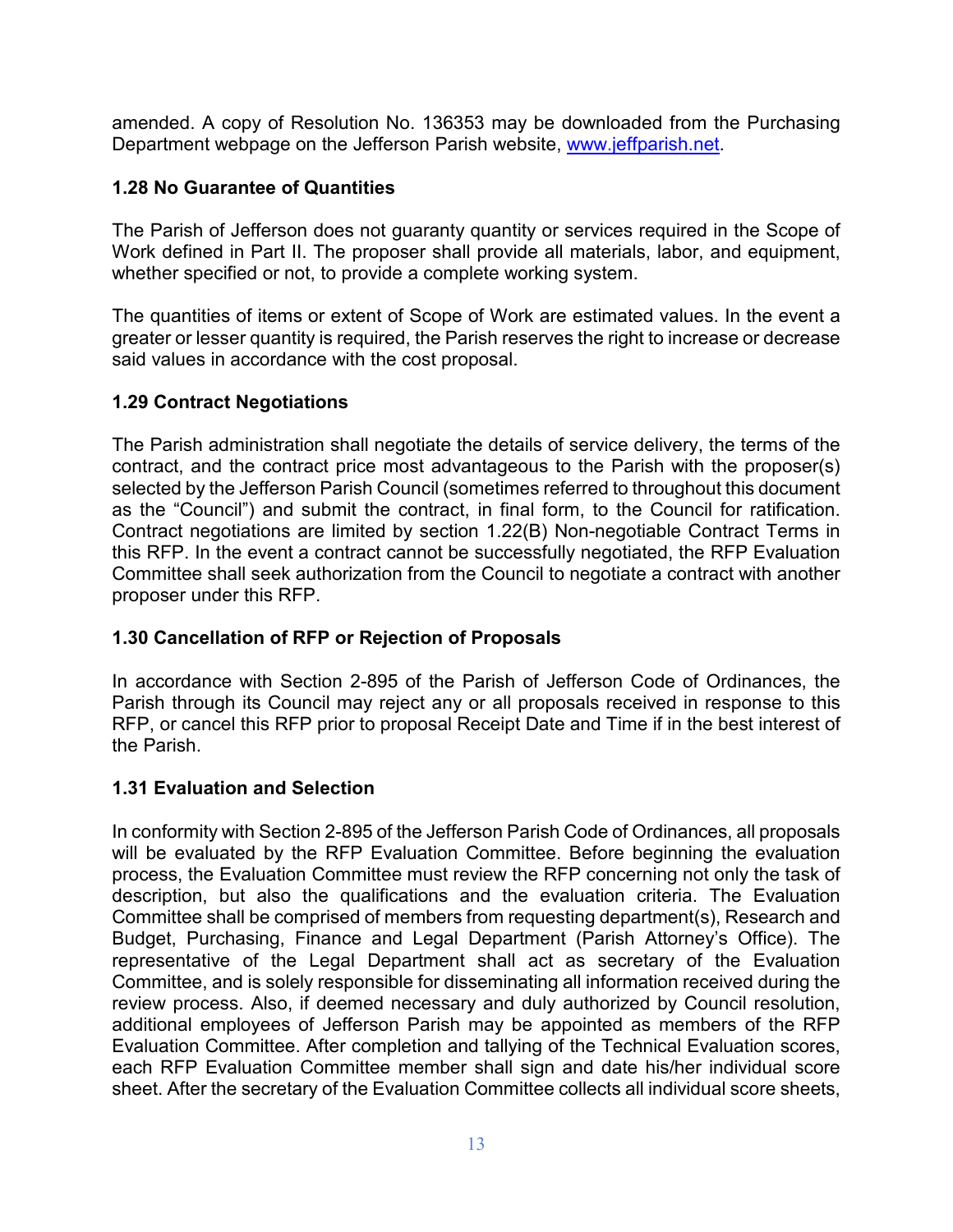the Purchasing Department and the requesting department shall tally the individual scores to obtain a total technical evaluation score for each proposer. Following the tabulation of technical scores, the Purchasing Department shall open the sealed cost proposals, and shall read the pertinent portions of those cost proposals aloud. To the extent necessary, the Evaluation Committee may further review and analyze the cost proposals and/or request and receive clarification of the pricing information provided by the proposers for submission to the Council. After discussion of all price proposals, the Finance Department shall calculate the cost evaluation portion of the scoring sheet, using the pricing proposals submitted by proposers and the formula below. The cost evaluation shall constitute twenty-five percent (25%) of the total points assigned, and will be based upon standard rates submitted by the proposers. The proposer with the lowest cost shall receive the highest cost evaluation score.

Other proposers will receive a cost evaluation score computed as follows:

 $CS = (LPC/PC^*X)$ Where: CS = Computed cost score for Proposer LPC = Lowest proposed cost of all Proposers PC = Proposer's cost  $X = 25\%$  of the total number of points assigned.

After the Finance Department completes the cost evaluation scores, the Purchasing Department and the requesting department shall each add the cost evaluation scores for each proposer to the tabulated technical scores of each proposer, totaling the final number of points assigned to each proposer. The tabulated score sheet shall be signed and dated by the Purchasing Department, the Finance Department and the requesting department. The secretary of the Evaluation Committee shall collect all individual and tabulated score sheets and deliver them to the Parish Clerk. The Evaluation Committee shall prepare and forward to the Council a memorandum identifying the qualified proposers and explaining their rationale. Attached to the memorandum shall be copies of the cost proposals received in accordance with the RFP, along with any analysis or clarification completed regarding those cost proposals. A list of names of the responsive and responsible proposers shall be submitted to the Council along with a list of the nonresponsive and non-responsible proposers. Responsibility of a proposer shall be determined in accordance with competitive sealed bids in the Revised Statutes of the State of Louisiana. Responsiveness shall be determined considering the materials that the proposer has submitted and the core requirements of the RFP. Proposers are invited to attend the evaluation meeting(s) and are encouraged to check the Jefferson Parish website, [www.jeffparish.net,](http://www.jeffparish.net/) for meeting details.

Upon completion of its analysis, the Council may either (i) adopt the resolution selecting the proposer(s) to supply the non-standard item(s) or perform the statement of work or scope of services; or (ii) reject all proposals. The Council shall select the proposal which received the highest cumulative score from the Evaluation Committee; except that the Council may select a proposer other than the highest-ranked proposer provided that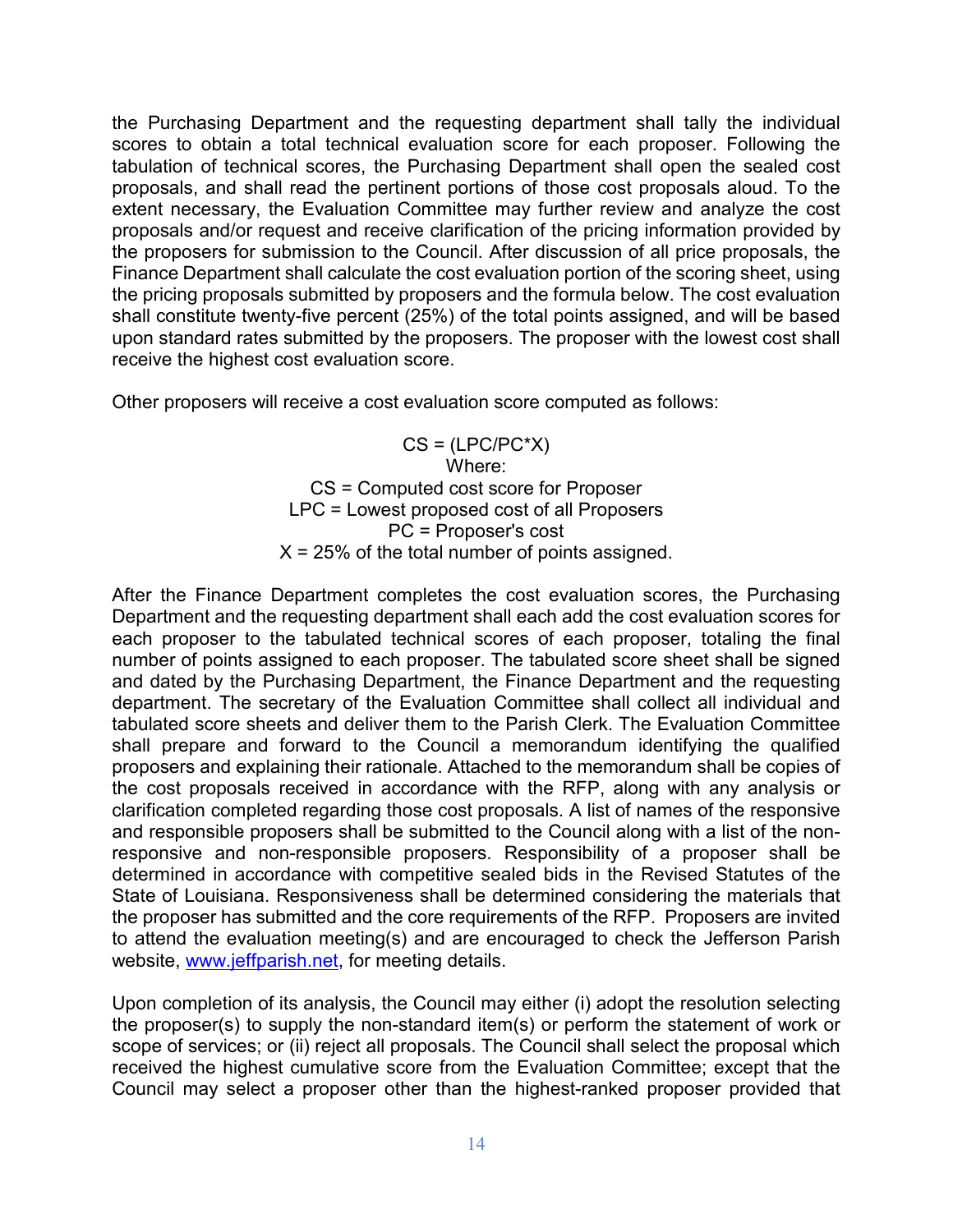proposer selected has been given a cumulative score by the committee that is no more than ten percent (10%) lower than the cumulative score for the highest-ranked proposer.

Award of the contract may be made without discussions after proposals are received and evaluated. Proposals should, therefore, be submitted on the most favorable terms which the proposer can submit, from a technical standpoint; and from a price standpoint. If the Evaluation Committee determines that discussions are necessary, written submissions or oral discussions/presentations may be required from all proposers.

#### <span id="page-14-0"></span>**1.32 Indemnification**

Proposer shall agree to indemnify and hold harmless the Parish of Jefferson, its departments, agencies, boards and commissions, officers, agents, servants and employees, including volunteers, against any and all claims, demands, suits, costs, liabilities or judgments for sums of money, and fines or penalties asserted by any party, firm or organization for loss of life or injury or damages to person or property, growing out of, resulting from, or by reason of any negligent acts, errors, and/or omissions by proposer, its agents, servants or employees, while engaged upon or in connection with the services required to be performed by proposer under this RFP.

Further, proposer shall agree to indemnify the Parish of Jefferson, its departments, agencies, boards and commissions, officers, agents, servants and employees, including volunteers for all reasonable expenses and attorney's fees incurred by or imposed in connection therewith for any loss, damage, injury or other casualty pursuant to this RFP. Proposer additionally shall agree to pay all reasonable expenses and attorney's fees incurred by the Parish of Jefferson, its departments, agencies, boards and commissions, officers, agents, servants and employees, including volunteers in establishing the right to indemnity pursuant to the provisions stated herein.

#### <span id="page-14-1"></span>**1.33 Payment for Services**

The proposer shall address and send the invoice to the respective Jefferson Parish department pursuant to the payment terms negotiated in the contract. Payments will be made by the Department of Accounting no earlier than thirty (30) days after receipt of a properly executed invoice, and approval by the respective Jefferson Parish department. Invoices shall include the contract and order number, using department and product or service purchased. Invoices submitted without the referenced documentation will not be approved for payment until the required information is provided.

With each invoice submitted, the successful proposer holding said non-bid contract shall acknowledge that no subcontractors or other persons have been added to the contract without prior Council approval by resolution. Failure to comply with this section shall result in penalties imposed upon the successful proposer under contract as set forth in section 2-935.1 for professional service providers.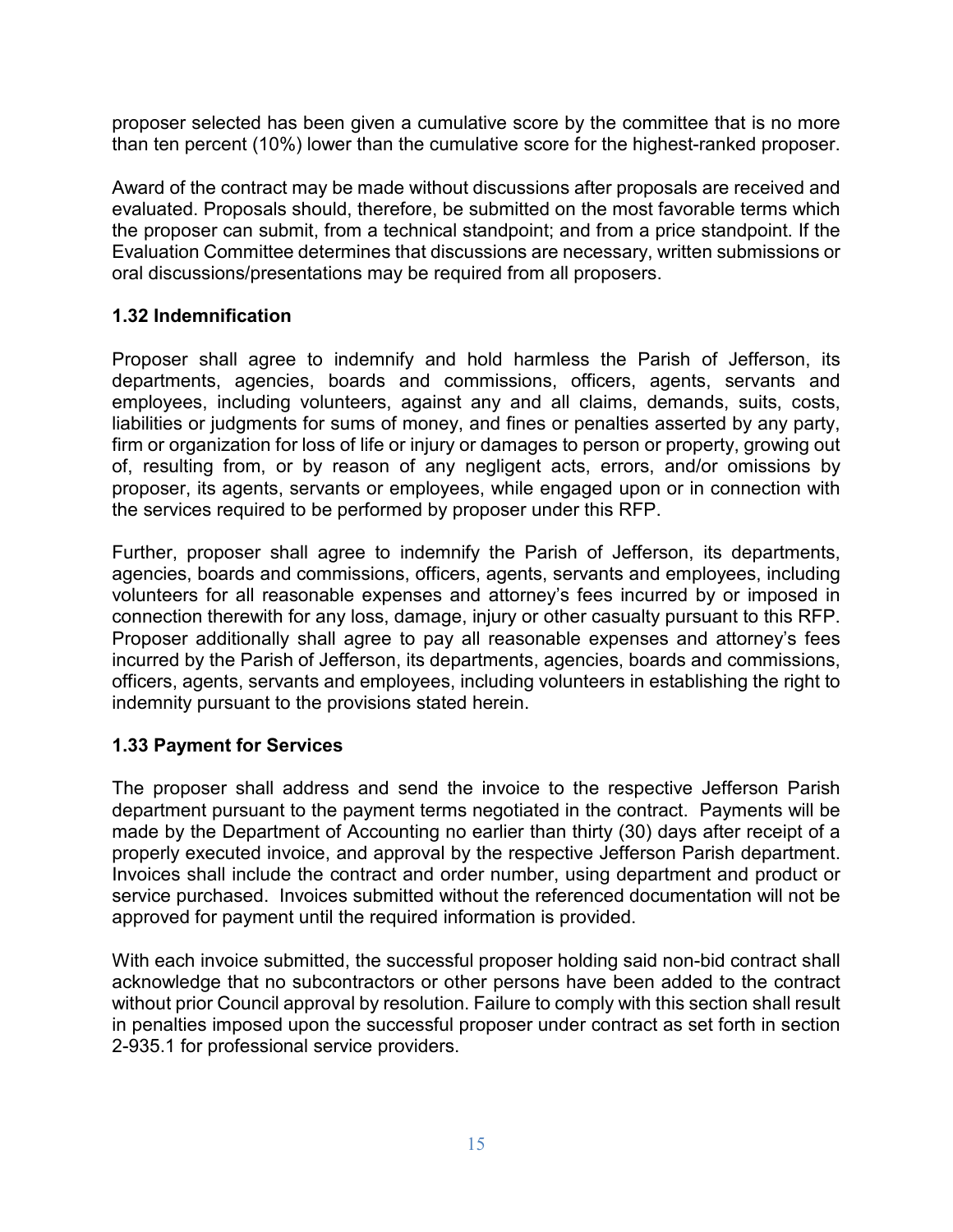#### <span id="page-15-0"></span>**1.34 Termination**

The proposer affirmatively acknowledges and agrees that the terms of any ensuing contract shall be binding upon the parties thereto until the work has been completed and accepted by the Parish; but said contract may be terminated under any or all of the following conditions:

- A. By mutual agreement and consent of the parties thereto.
- B. By the Parish as a consequence of the failure of successful proposer(s) to comply with the terms or quality of work in a satisfactory manner, proper allowance being made for circumstances beyond the control of successful proposer(s) provided the Parish will give successful proposer(s) written notice of any such failure and ten (10) days (or more if authorized in writing by the manager) to cure any such failure.
- C. By either party upon failure of the other party to fulfill its obligation as set forth in the contract.
- D. By the Parish for convenience by issuing successful proposer(s) thirty (30) days written notice.

The continuance of this contract is contingent upon the appropriation of funds to fulfill the requirements of the contract by the Council. If the Council fails to appropriate sufficient monies to provide for the continuation of the contract, or if such appropriation is reduced by the veto of the Parish President to prevent the total appropriation for the year from exceeding revenues for that year, or for any other lawful purpose, and the effect of such reduction is to provide insufficient monies for the continuation of the contract, the contract shall terminate on the date of the beginning of the first fiscal year for which funds are not appropriated.

### <span id="page-15-1"></span>**1.35 Assignment**

The proposer affirmatively acknowledges and agrees that any ensuing contract shall be binding upon the successors and assigns for the parties thereto. The ensuing contract being for the personal services of the successful proposer(s) shall not be assigned or subcontracted in whole or in part by said successful proposer(s) as to the services to be performed hereunder without the written consent of the Parish, in the Parish's sole discretion.

#### <span id="page-15-2"></span>**1.36 EEOC and ADA Compliance**

The proposer agrees to abide by the requirements of the following as applicable: Title VI and VII of the Civil Rights Act of 1964, as amended by the Equal Opportunity Act of 1972, Federal Executive Order 11246, the Federal Rehabilitation Act of 1973, as amended, the Vietnam Era Veteran's Readjustment Assistant Act of 1974, Title IX of the Education Amendments of 1972, the Age Discrimination in Employment Act of 1972, and the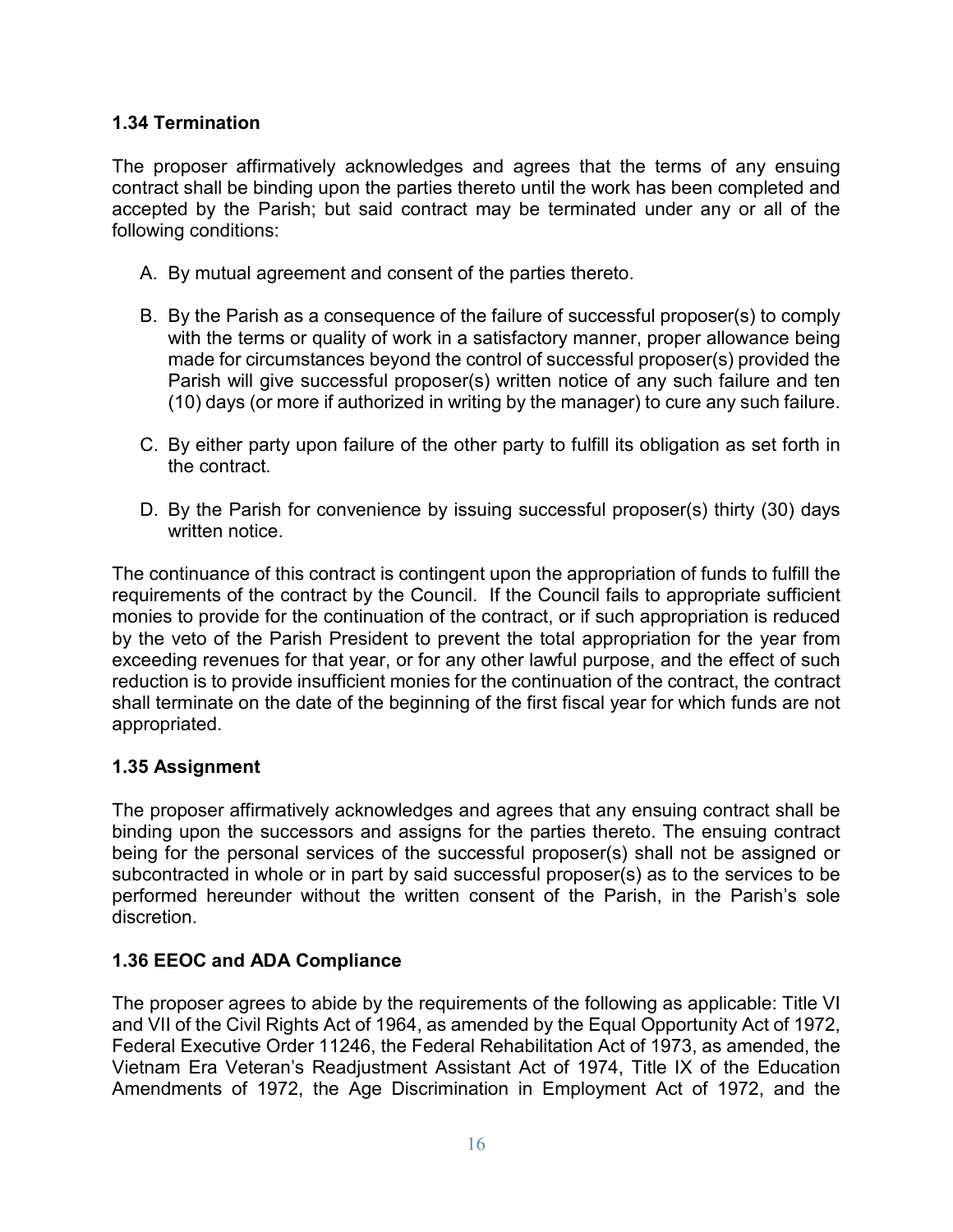Contracting Party agrees to abide by the requirements of the American with Disabilities Act of 1990.

The proposer shall keep informed of and comply with all federal, state and local laws, ordinances and regulations which affect his employees or prospective employees.

Any act of discrimination committed by the proposer, or failure to comply with these statutory obligations, when applicable, shall be grounds for termination of the contract.

### <span id="page-16-0"></span>**1.37 Audit of Records**

- A. Proposer(s) affirmatively acknowledges and agrees that pursuant to any ensuring contract, successful proposer shall maintain adequate books of account with respect to its services, in accordance with generally accepted accounting principles (GAAP) in a form and method acceptable to the Parish. Successful proposer(s) shall permit Parish and Parish's agents from time-to-time within fortyeight (48) hours written notice, to inspect, copy and audit during successful proposer(s) normal business office hours, the books and records pertaining to the services provided under the contract. Parish's right to audit, inspect, and make copies of proposer's records shall be at the sole expense of Parish.
- B. Periodic and/or Annual Reports. At any time, the Parish may request that the successful proposer(s) with the minimum of thirty (30) days written notice, prepare and/or produce a report of the results of operations, as it pertains to any ensuring contract, in the previous fiscal year prepared in accordance with generally accepted accounting principles (GAAP). The report must be prepared and certified by an independent certified public accounting firm. (For purposes of said contract, each "fiscal year" begins on January 1 and ends on December 31 of the same year.)

### <span id="page-16-1"></span>**1.38 Record Retention**

The proposer shall maintain all records in relation to the proposed contract at its location for a period of at least five (5) years upon expiration or earlier termination of the contract or for a period stipulated by the governing State and Federal regulations, whichever is longer.

### <span id="page-16-2"></span>**1.39 Record Ownership**

The proposer acknowledges and agrees that all records, reports, documents, or other material(s) developed or resulting from this RFP shall be the sole property of the Parish of Jefferson, and shall be returned to the Parish by proposer upon request at expiration or earlier termination of a contract.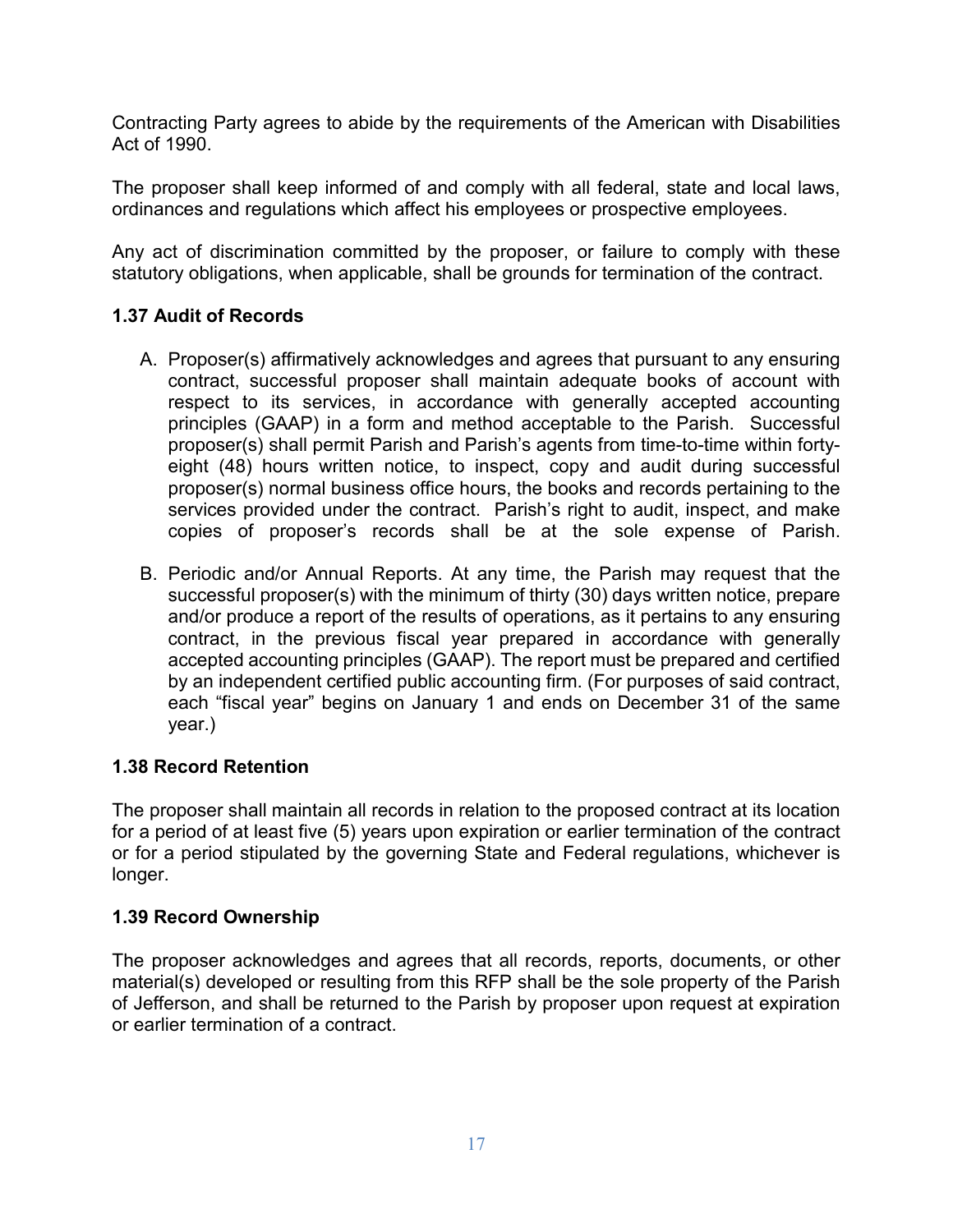#### <span id="page-17-0"></span>**1.40 Content of Contract/Order of Precedence**

In the event of a conflict among documents, the order of precedence which shall govern is as follows: 1) the final contract; and, 2) the Request for Proposal (RFP) and addenda (if any); and, 3) the proposer's proposal; and, 4) Resolution No. 136353 (previously 113646) and any amendments thereto.

#### <span id="page-17-1"></span>**1.41 Contract Changes**

Upon negotiation of a bona-fide contract between the parties, no additional changes, amendments, or modifications may be completed without the prior ratification of the **Council** 

#### <span id="page-17-2"></span>**1.42 Substitution of Personnel**

Substitution of personnel shall be approved by the Council, prior to any replacements. In addition to the foregoing, if during the term of the contract, the successful proposer cannot provide the personnel or subcontractor as stated in its submission, proposer shall submit a written request for substitution supported by resume of qualifications and written certification that said substitution shall meet or exceed the requirements stated herein. Said substitution shall be at the Parish's sole discretion.

#### <span id="page-17-3"></span>**1.43 Force Majeure**

The proposer or Parish of Jefferson shall be exempted from performance under the terms and conditions of the negotiated contract if the proposer or Parish is prevented from performing any services in whole or in part as a result of any act of God, strike, war, civil disturbance, epidemic, pandemic or court order; provided the proposer or Parish of Jefferson has prudently and promptly acted to undertake any and all corrective steps that the respective parties can perform. Subject to this provision, such nonperformance shall not be construed as considered cause or grounds for early termination of the contract.

#### <span id="page-17-4"></span>**1.44 Governing Law**

All activities associated with this RFP process shall be interpreted under the laws of the State of Louisiana. All proposal submissions shall be governed in accordance with provisions of Louisiana State laws and Jefferson Parish Code of Ordinances; standard terms and conditions; Resolution No. 136353 (previously 113646).

#### <span id="page-17-5"></span>**1.45 Claims or Controversies**

Proposer, as evidenced by his/her signature, agrees that the ensuing contract shall be made in accordance with the laws of the State of Louisiana. The proposer hereby agrees to the exclusive jurisdiction and venue of the 24th Judicial District Court for the Parish of Jefferson, State of Louisiana.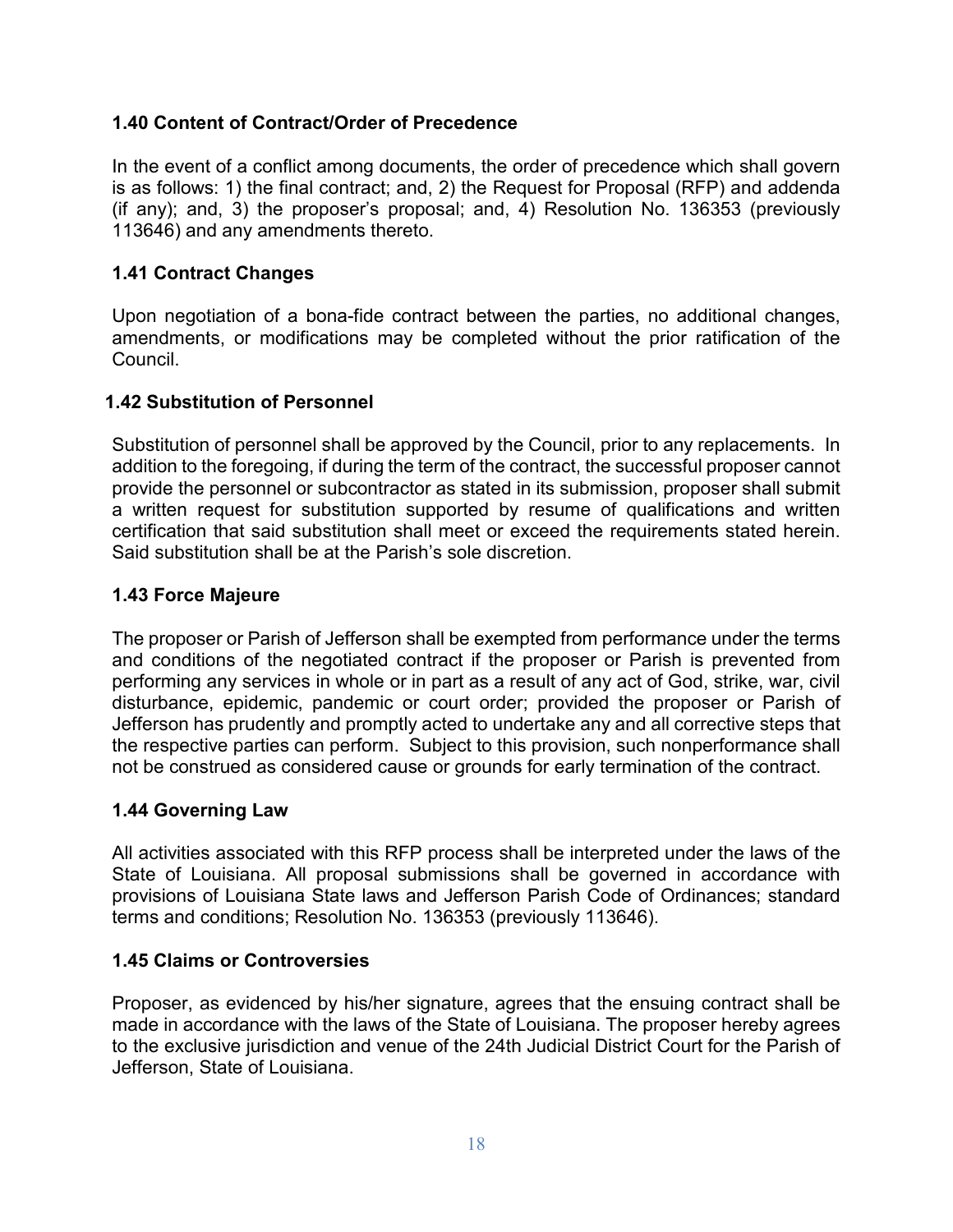# **PART II – SCOPE OF WORK/SERVICES**

### <span id="page-18-1"></span><span id="page-18-0"></span>**2.1 Scope of Work/Services**

- 1. The Merchant service provider (or providers, if multiple contracts are awarded) will be required to provide and operate, consistent with Parish guidelines and oversight, its own front-end payment system to process customer payments for various debt types owed to the Parish.
- 2. Online features of the merchant account management software The vendor should highlight how the merchant account is managed by the accounting/finance functions. For example, describe all the tools and methods for viewing transactions/batches, changing account information, responding to charge backs, user management, etc.
- 3. Merchant account management software must be able to identify sub departments in transactions or multiple accounts.
- 4. Merchant service provider is asked to provide application programming interface (API) for the debit/credit card processing that is .NET based and can be imbedded in any Jefferson Parish .Net application software.
- 5. Merchant service provider must also be able to work with other Parish Vendors to develop APIs between their payment system and service delivery or billing software.
- 6. All software (API) provided must be PCI compliant.
- 7. All payments made by a customer must be immediately deposited directly into a designated Parish bank account through a Parish-approved banking partner, and at no time would flow through the Contractor's bank account.

# **2.2 Period of Agreement**

The term of any contract shall be for 2 years commencing on date of execution and shall expire 2 years thereafter. The contract may include two 2-year extensions.

# <span id="page-18-2"></span>**2.3 Cost Proposal (Price Schedule)**

Cost proposals must be submitted in separate sealed envelopes which will remain sealed until such time after the evaluation committee makes its evaluation of the proposals on all factors and criteria stated in the RFP. The cost proposals shall not be included in the evaluation criteria. Cost shall be worth twenty-five percent (25%) of the total points assigned. Evaluation of cost shall take place after technical evaluation has been completed.

Pricing **must** be submitted on the Cost Proposal (Price Schedule) furnished in Attachment B. All proposed pricing shall be inclusive of all additional costs and expenses, including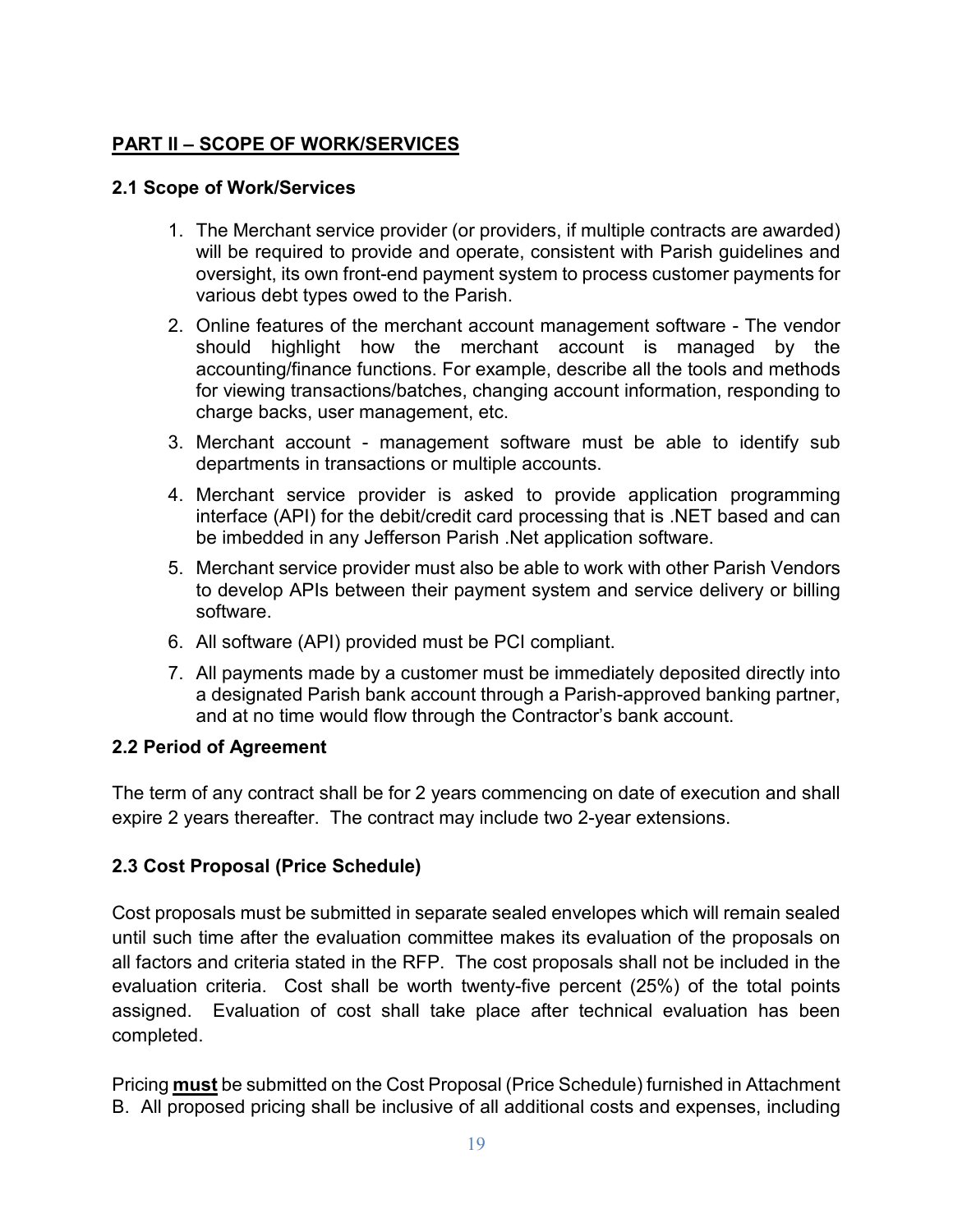shipment. Prices submitted shall remain firm for the term of the contract, unless otherwise negotiated.

# <span id="page-19-0"></span>**2.4 Deliverables**

The deliverables listed in this section are the minimum desired from the successful proposer. Every proposer must describe what deliverables will be provided per their proposal, and how the proposed deliverables will be provided.

# <span id="page-19-1"></span>**2.5 Location**

The location(s) where service(s) is/are to be performed are at various Jefferson Parish facilities on both the east and west banks of the parish.

# <span id="page-19-2"></span>**2.6 Financial Profile**

Proposers are requested to submit documentation from the past 3 years demonstrating proposer's financial stability. Documentation may include audited financial statements including balance sheets, income statements, documentation regarding retained earnings, assets, liabilities, etc.

Proposer must include information demonstrating the proposer's financial stability and ability to obtain and maintain bonding and insurance requirements in order to be eligible to be assigned a higher score. Proposals which lack the description of the proposer's financial status or the required certification of bonding and insurance requirements may be assigned a lower score.

# <span id="page-19-3"></span>**2.7 Proposal Elements**

# <span id="page-19-4"></span>A. Technical

- 1. Each proposer shall address how the proposer will achieve/meet the scope of work as stated in Section 2.1. Technical approach shall detail the following: Plans and/or schedule of implementation, orientation, and/or installation, etc. (whichever is relevant to the RFP requirements).
- 2. Plans for necessary training, where applicable. Information demonstrating an affirmative statement shall be required that the proposer has reviewed the scope of work, understands the nature thereof and is willing and capable of providing the services thereof.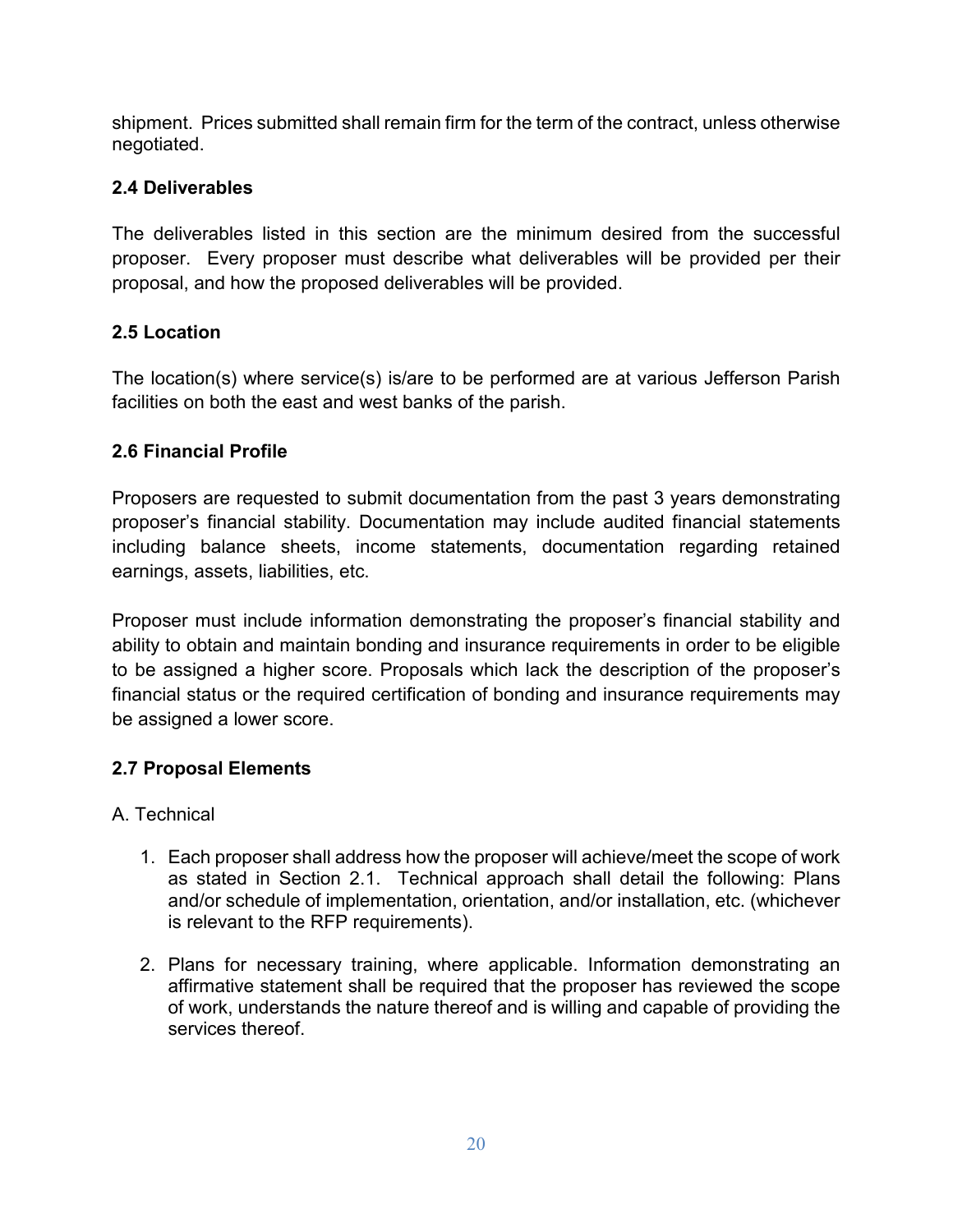- 3. Proposer shall likewise include any information concerning any innovative concepts pursuant to this RFP and terms and conditions that the proposer desires consideration by the Parish.
- <span id="page-20-0"></span>B. Qualifications and Experience
	- 1. Proposers shall provide a detailed statement of related services to government entities or private entities which identifies customer satisfaction, demonstrated volume of merchants, etc. Proposer must provide a detailed description of customer service capabilities, including resumes of personnel assigned, total number of personnel and timeline of customer inquiries and complaints, as applicable.
	- 2. Proposer shall provide resumes for account manager(s), designated customer service representative(s) and any and all key personnel anticipated to be assigned to this project, in addition to resumes of any and all subcontractors.

#### **PART III – FEDERAL CONTRACT PROVISIONS**

#### <span id="page-20-1"></span>**3.1 Federal Contract Provisions**

NOT APLICABLE.

### **PART IV – EVALUATION**

#### <span id="page-20-2"></span>**4.1 Evaluation Criteria**

The proposed evaluation criteria shall be looked upon as standards which measure how well a proposer's approach meets desired performance requirements, and which permit an evaluation of the differences between desired performance characteristics and what the proposer proposes to do.

The proposed evaluation criteria shall measure how well a proposer's approach meets desired minimum performance standards defined in the RFP, and shall allow for the quantification of the differences between those stated minimum standards and what the proposer intends to do. In accordance with Section 2-895 of the Code of Ordinances for Jefferson Parish a scoring system must be devised and impartially applied to each proposal to assure objectivity and thoroughness in comparative analysis.

Cost shall be worth twenty-five percent (25%) of the total points assigned. Evaluation of cost shall take place after technical evaluation has been completed.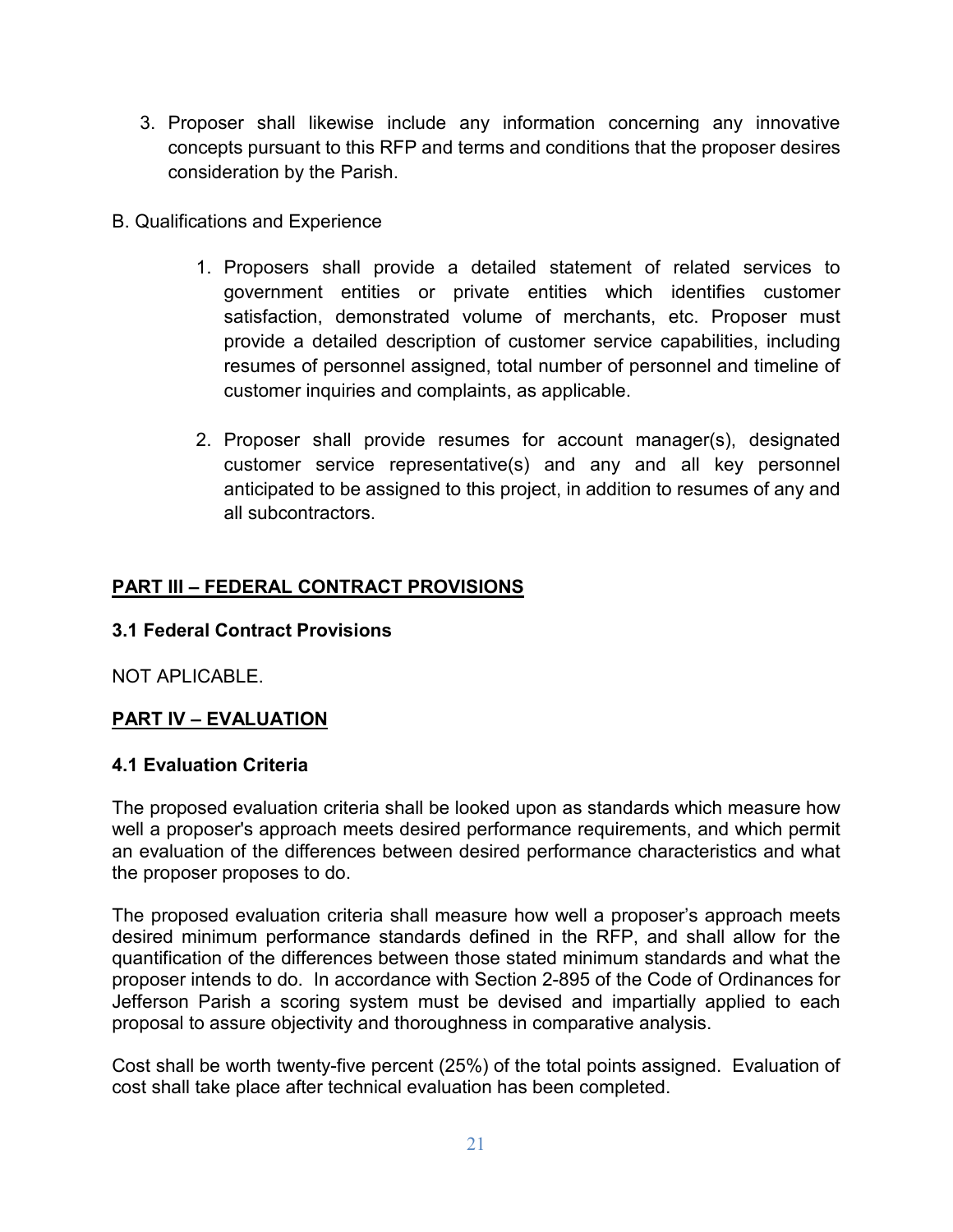#### A. TECHNICAL PROPOSAL (Maximum of 75 Points)

"The following criteria shall measure the qualifications, technical capabilities and core competency of the proposers and their submissions:"

|      | i. Scope of Services                                                                       | 15 points |
|------|--------------------------------------------------------------------------------------------|-----------|
|      | ii. Project Schedule                                                                       | 5 points  |
|      | iii. Specific Experience - similar or larger scope of services<br>currently being provided | 20 points |
|      | iv. Personnel- experience of management staff, experience<br>in similar projects, etc.     | 5 points  |
|      | v. Innovative Concepts                                                                     | 5 points  |
|      | vi. Reporting Capabilities – depth and ease of accessing transaction<br>data               | 15 points |
| Vİİ. | Responsiveness to the RFP                                                                  | 5 points  |
|      | viii. Financial Profile of Company                                                         | 5 points  |
|      |                                                                                            |           |

#### B. COST PROPOSAL

The proposer with the lowest cost shall receive the highest cost evaluation score.

Other proposers will receive a cost score computed as follows:

 $CS = (LPC/PC^*X)$ 

Where:

CS = Computed cost score for Proposer

LPC = Lowest proposed cost of all Proposers

PC = Proposer's cost

 $X = 25\%$  of the total number of points assigned Maximum # of

Points 25

### **TOTAL MAXIMUM POINTS FOR THIS RFP 100**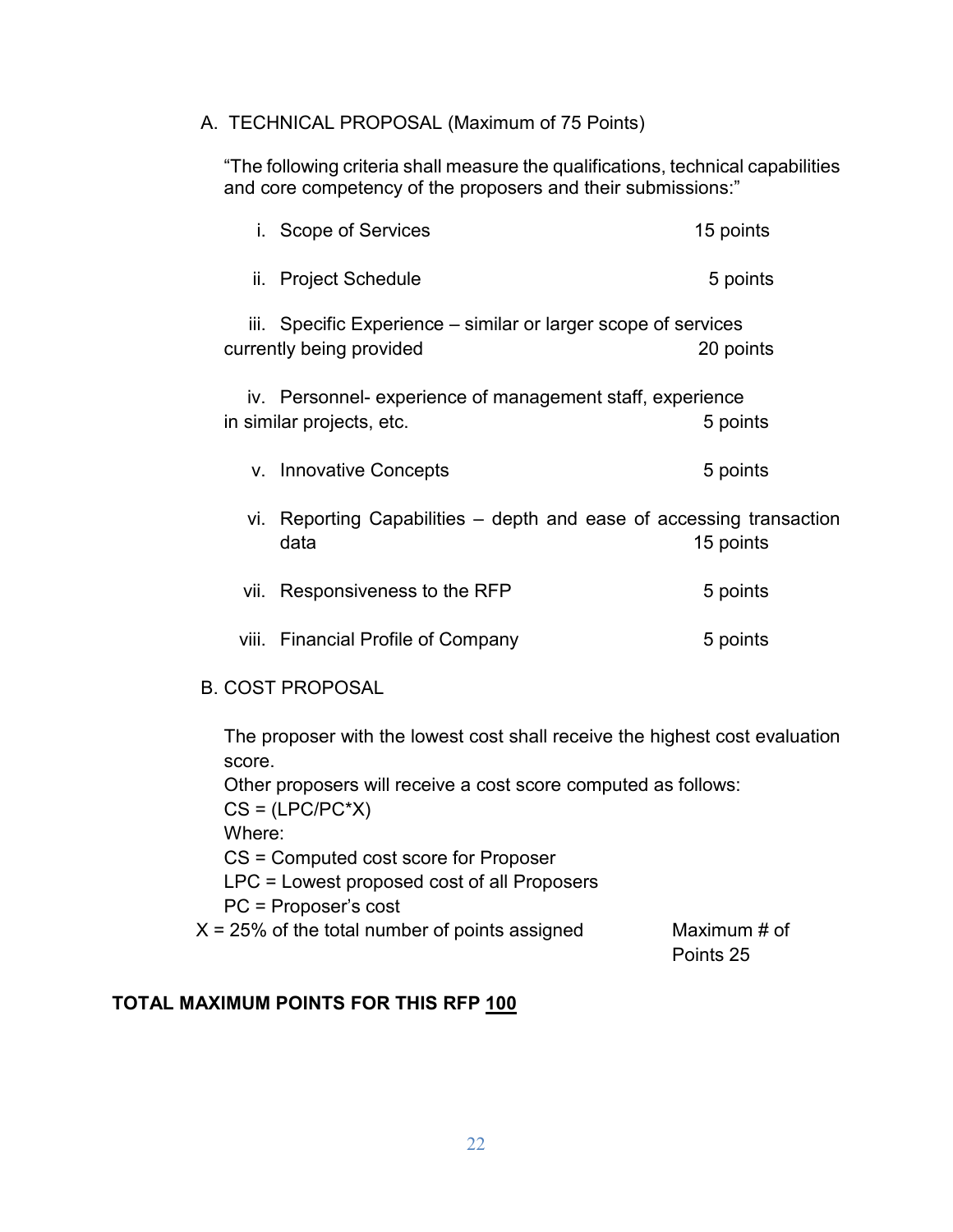### **PART V – PERFORMANCE STANDARDS**

#### <span id="page-22-0"></span>**5.1 Performance Requirements**

- Accurate and consistent processing of debit/credit card transactions and other forms of electronic payment.
- Timely payment of transactions deposited directly into a designated Parish bank account.
- Accurate and timely online reporting of debit/credit card transactions and other forms of electronic payment.
- Timely and accurate submittal of invoices to appropriate department.
- Responsive and knowledgeable person designated as the single-point of contract for matters related to the contract and processing of debit/credit card transactions and other forms of electronic payment.

### <span id="page-22-1"></span>**5.2 Performance Measurement/Evaluation**

- Did the proposer implement debit/credit card processing capability in a timely manner by department?
- Did the proposer respond to Parish correspondence in a timely manner?
- Were complaints/problems resolved in a reasonable and cooperative manner?
- Was the proposer reasonable and responsive to Parish needs?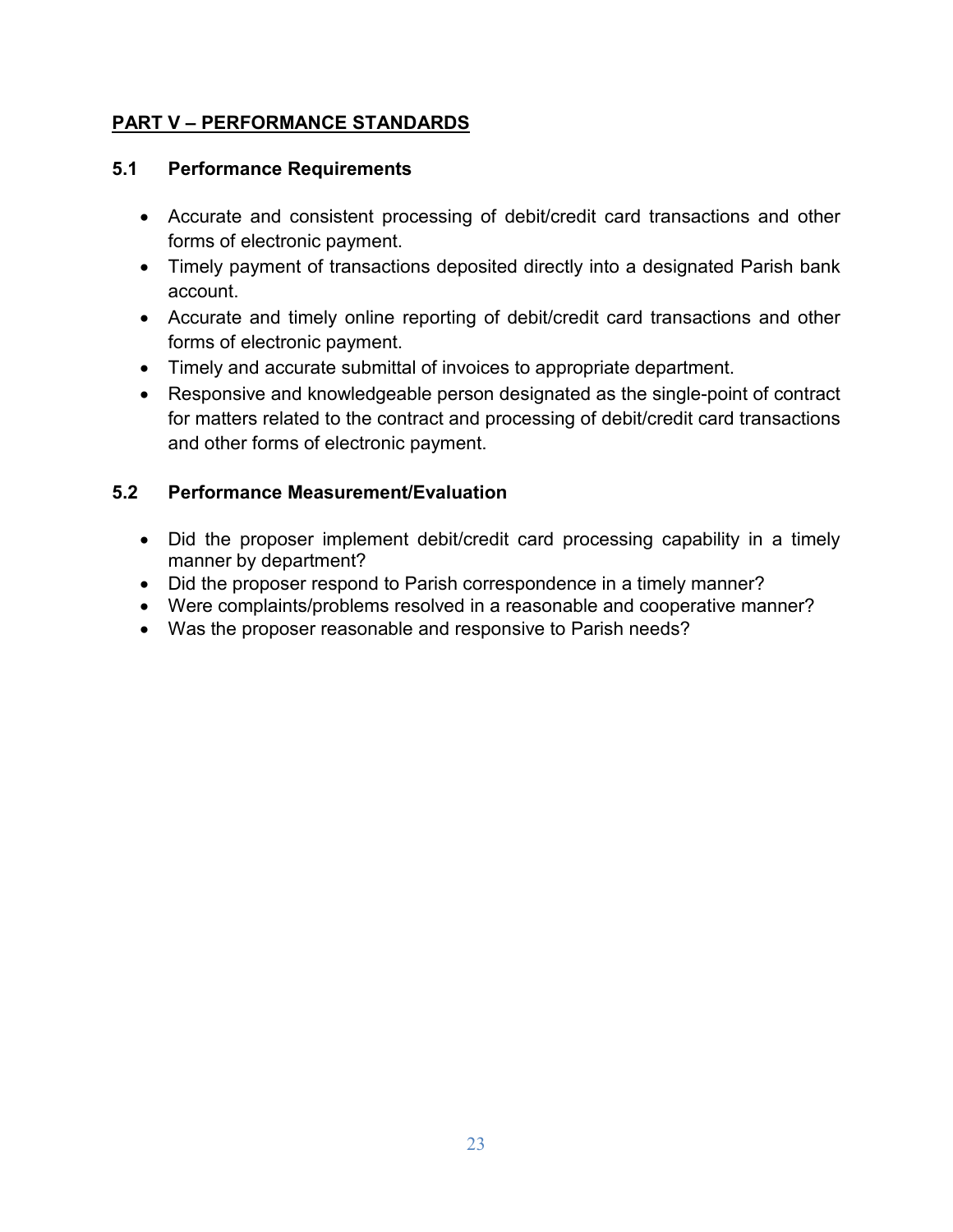#### **PART VI - APPENDICIES**

#### **ATTACHMENT "A"**

#### INSURANCE REQUIREMENTS

All insurance requirements shall conform to Jefferson Parish Resolution No. 136353 (previously 113646).

The proposer shall not commence work under this contract until it has obtained all insurance and complied with the insurance requirements of the specifications and Resolution No. 136353 (amends Resolution No. 113646), as amended.

Proposers must provide with proposal submission a current (valid) insurance certificate evidencing required coverages. The current insurance certificate will be used for proof of insurance at time of evaluation. Thereafter, and prior to contract execution, the selected proposer will be required to provide final insurance certificates to the Parish which shall name **the Jefferson Parish, its Districts Departments and Agencies under the direction of the Parish President and the Parish Council** as additional insureds regarding negligence by the contractor for the Commercial General Liability, Workmen's Compensation Insurance and the Comprehensive Automobile Liability policies. Additionally, said certificates should reflect the name of the Parish Department receiving goods and services and reference the respective Jefferson Parish RFP solicitation number

#### WORKER'S COMPENSATION INSURANCE

As required by Louisiana State Statute, exception; Employer's Liability, Section B shall be \$1,000,000 per occurrence when Work is to be over water and involves maritime exposures to cover all employees not covered under the State Worker's Compensation Act, otherwise this limit shall be no less than \$500,000 per occurrence.

#### COMMERCIAL GENERAL LIABILITY

Shall provide limits not less than the following: \$1,000,000.00 Combined Single Limit per Occurrence for bodily injury and property damage.

#### COMPREHENSIVE AUTOMOBILE LIABILITY

Bodily injury liability \$1,000,000.00 each person; \$1,000,000.00 each occurrence. Property Damage Liability \$1,000,000.00 each occurrence.

#### **DEDUCTIBLES**

No insurance required shall include a deductible greater than \$10,000.00. The cost of the deductible is borne by the proposer.

#### UMBRELLA LIABILITY COVERAGE

An umbrella policy or excess may be used to meet minimum requirements.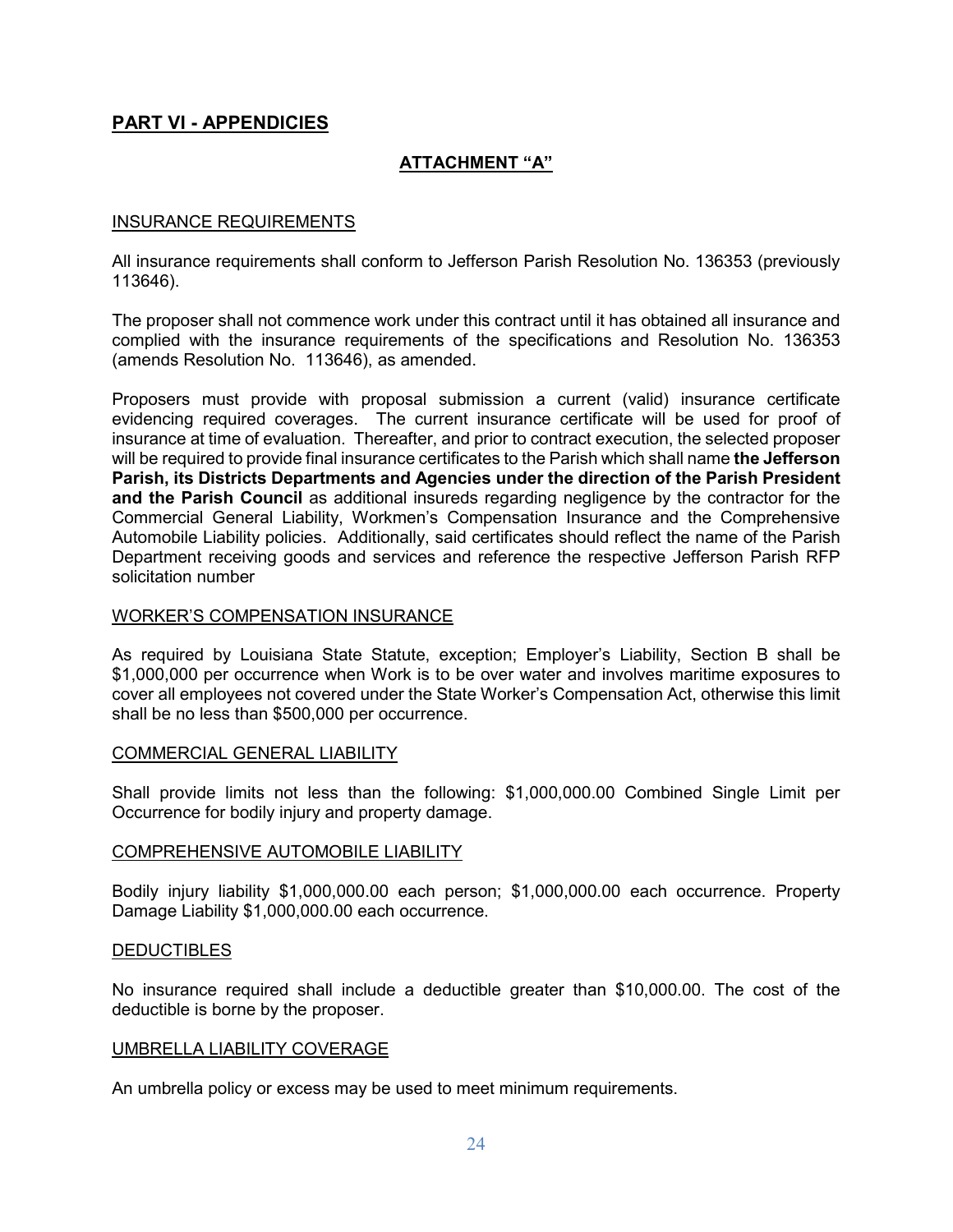#### **ATTACHMENT "B"**

#### **IF ANY COMPONENT OF PRICING IS LEFT BLANK, THE PROPOSER WILL RECEIVE ZERO POINTS. PRICING IS WORTH 25% OF THE TOTAL POINTS ASSIGNED.**

#### **PRICE SCHEDULE – CREDIT AND DEBIT CARDS**

**Prices should NOT include the interchange/wholesale rates and fees assessed by each individual card brand. Prices should ONLY include the markup charged by merchant service provider; i.e. an interchange-plus quote is requested.**

| <b>DESCRIPTION</b> | % Markup<br>(Volume Based)<br>Example: $0.30\%$ | % Markup<br>\$7,800,000<br>Example: \$23,400 |
|--------------------|-------------------------------------------------|----------------------------------------------|
| Visa               |                                                 |                                              |

| <b>DESCRIPTION</b> | \$ Markup<br>(Per Transaction)<br>Example: \$0.20 | \$ Markup<br>65,000<br>Example: \$13,000 |
|--------------------|---------------------------------------------------|------------------------------------------|
| √isa               |                                                   |                                          |

| <b>DESCRIPTION</b> | % Markup<br>(Volume Based)<br>Example: $0.30\%$ | % Markup<br>\$4,000,000<br>Example: \$12,000 |
|--------------------|-------------------------------------------------|----------------------------------------------|
| <b>MasterCard</b>  |                                                 |                                              |

| <b>DESCRIPTION</b> | \$ Markup<br>(Per Transaction)<br>Example: \$0.20 | \$ Markup<br>33,000<br>Example: \$6,600 |  |  |  |  |  |
|--------------------|---------------------------------------------------|-----------------------------------------|--|--|--|--|--|
| <b>MasterCard</b>  |                                                   |                                         |  |  |  |  |  |

| <b>DESCRIPTION</b>      | % Markup<br>(Volume Based)<br>Example: 0.30% | % Markup<br>\$12,000<br>Example: \$36 |
|-------------------------|----------------------------------------------|---------------------------------------|
| <b>American Express</b> |                                              |                                       |

| <b>DESCRIPTION</b>      | \$ Markup<br>(Per Transaction)<br>Example: \$0.20 | \$ Markup<br>100<br>Example: \$20 |
|-------------------------|---------------------------------------------------|-----------------------------------|
| <b>American Express</b> |                                                   |                                   |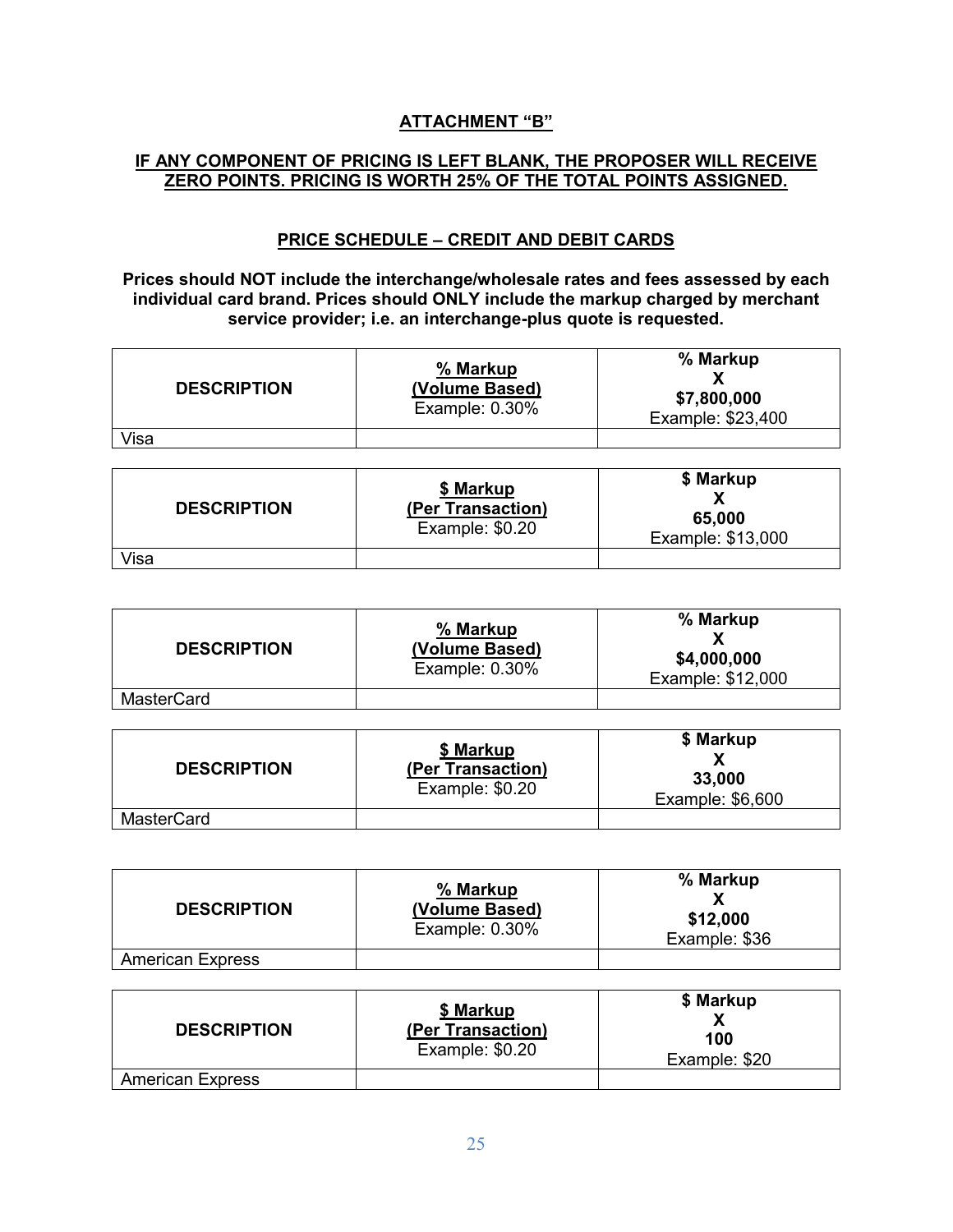| <b>DESCRIPTION</b> | % Markup<br>(Volume Based)<br>Example: 0.30%      | % Markup<br>\$100,000<br>Example: \$300 |
|--------------------|---------------------------------------------------|-----------------------------------------|
| <b>Discover</b>    |                                                   |                                         |
|                    |                                                   |                                         |
| <b>DESCRIPTION</b> | \$ Markup<br>(Per Transaction)<br>Example: \$0.20 | \$ Markup<br>800<br>Example: \$160      |

**Discover** 

#### **TOTAL – CREDIT AND DEBIT CARD MARKUP \$**

Example: \$55,516

#### **PRICE SCHEDULE - ADDITIONAL MONTHLY AND/OR ANNUAL FEES ASSESSED BY MERCHANT PROVIDER**

| <b>DESCRIPTION</b>        | Cost |
|---------------------------|------|
| <b>Total Monthly Fees</b> |      |
| <b>Total Annual Fees</b>  |      |

#### **TOTAL – ADDITIONAL MONTHLY AND/OR ANNUAL FEES**

 **\$** 

Example: \$1,000

#### **PRICE SCHEDULE – ELECTRONIC CHECKS/ACH**

| <b>DESCRIPTION</b> | <u>Cost</u><br>(Per Transaction)<br>Example: \$0.05 | \$ Cost<br>250,000<br>Example: \$12,500 |
|--------------------|-----------------------------------------------------|-----------------------------------------|
| E-check/ACH        |                                                     |                                         |

**TOTAL – ELECTRONIC CHECKS/ACH \$**

Example: \$12,500

**GRAND TOTAL \$** 

Example: \$69,016

**Each Proposer's Pricing will be evaluated using the following assumptions:**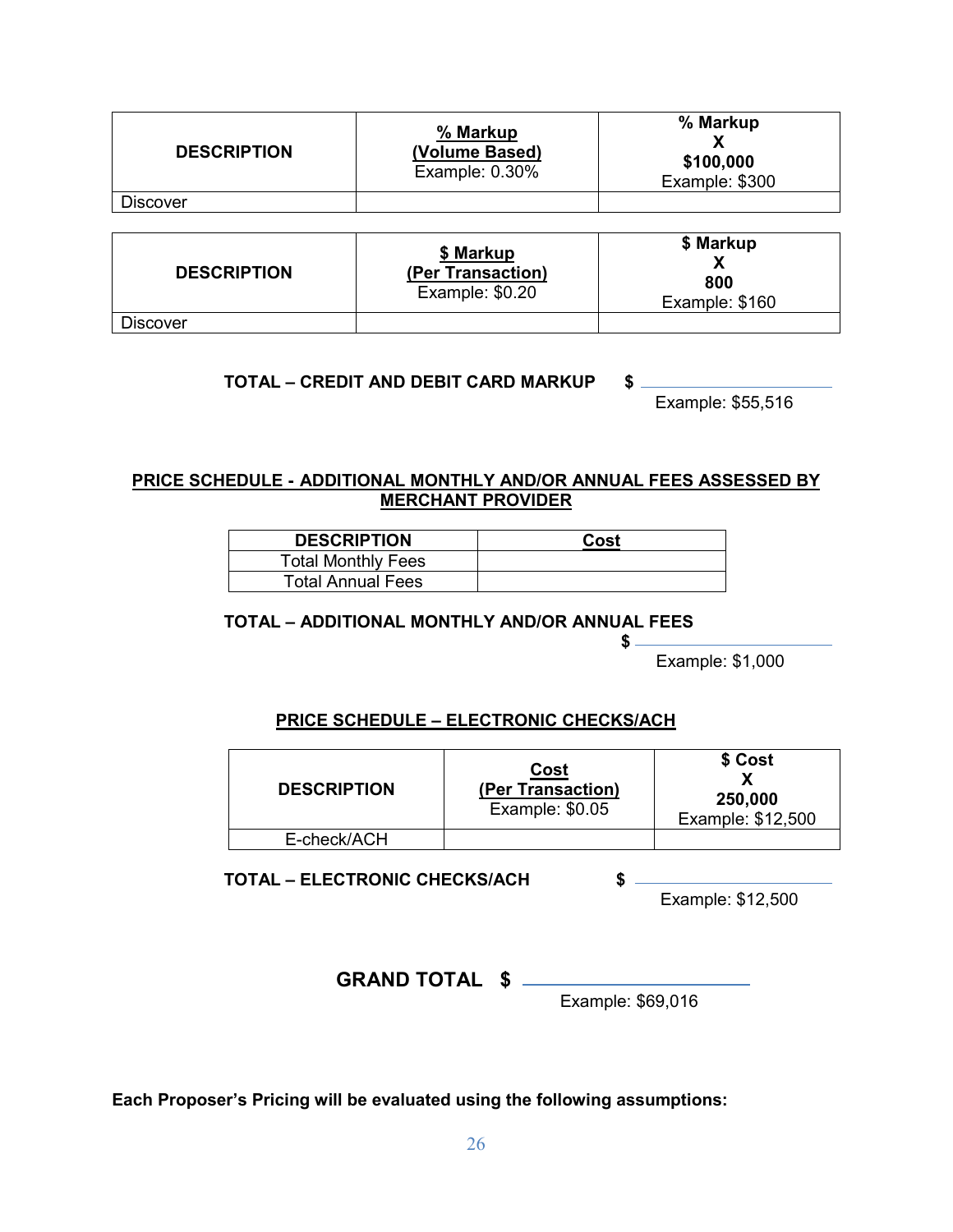- Parishwide Annual Visa volume of \$9,750,000
- Parishwide Annual MasterCard volume of \$4,400,000
- Parishwide Annual American Express volume of \$1,084,518
- Parishwide Annual Discover volume of \$130,000
- Parishwide Annual number of Visa transactions is 70,000
- Parishwide Annual number of MasterCard transactions is 30,000
- Parishwide Annual number of American Express transactions is 4,000
- Parishwide Annual number of Discover transactions is 1,000
- The average amount per transaction is \$125
- Parishwide number of E-check transactions is 250,000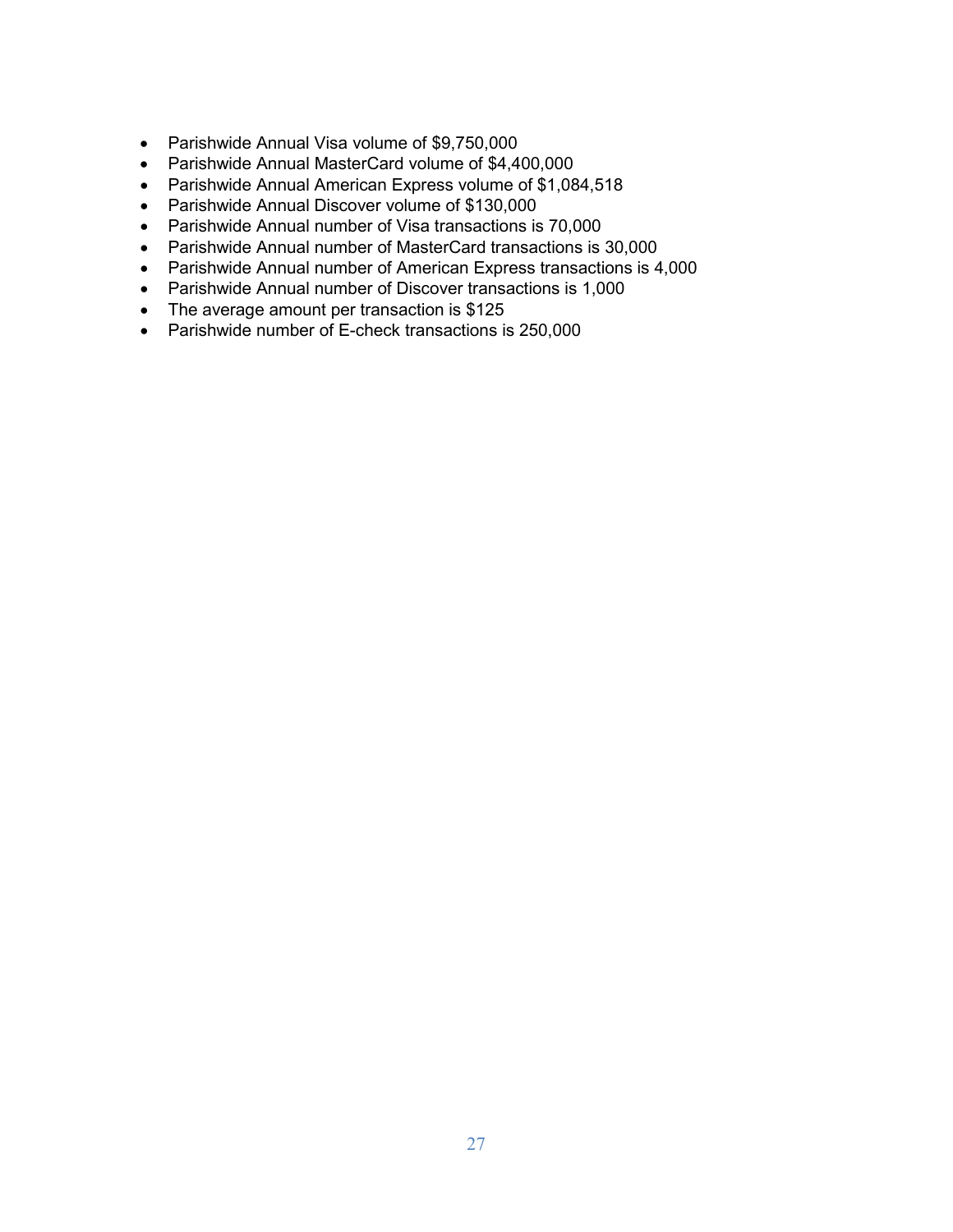### **Request for Proposals #0438**

# **Merchant Card Payment Processing Services**

# **SIGNATURE PAGE**

The Jefferson Parish Department of Purchasing is soliciting Request for Proposals (RFP'S) from qualified proposers who are interested in providing Merchant Card Payment Processing Services for the Jefferson Parish Finance Department.

#### **Request for Proposals will be received until 3:30 p.m. Local Time on: May, 13, 2022.**

| Acknowledge Receipt of Addenda: Number: _________________                                                             | Number:<br>Number:<br>Number:<br>Number:<br>Number: |  |
|-----------------------------------------------------------------------------------------------------------------------|-----------------------------------------------------|--|
|                                                                                                                       |                                                     |  |
|                                                                                                                       |                                                     |  |
| <u> 1990 - Jan Barbara de Santo Antonio de Santo de Santo de Santo de Santo de Santo de Santo de Santo de Santo d</u> |                                                     |  |
|                                                                                                                       |                                                     |  |
|                                                                                                                       |                                                     |  |
|                                                                                                                       |                                                     |  |
|                                                                                                                       |                                                     |  |
| Date:                                                                                                                 |                                                     |  |

This RFP signature page must be signed by an authorized Representative of the Company/Firm for proposal to be valid. Signing indicates you have read and comply with the Instructions and Conditions.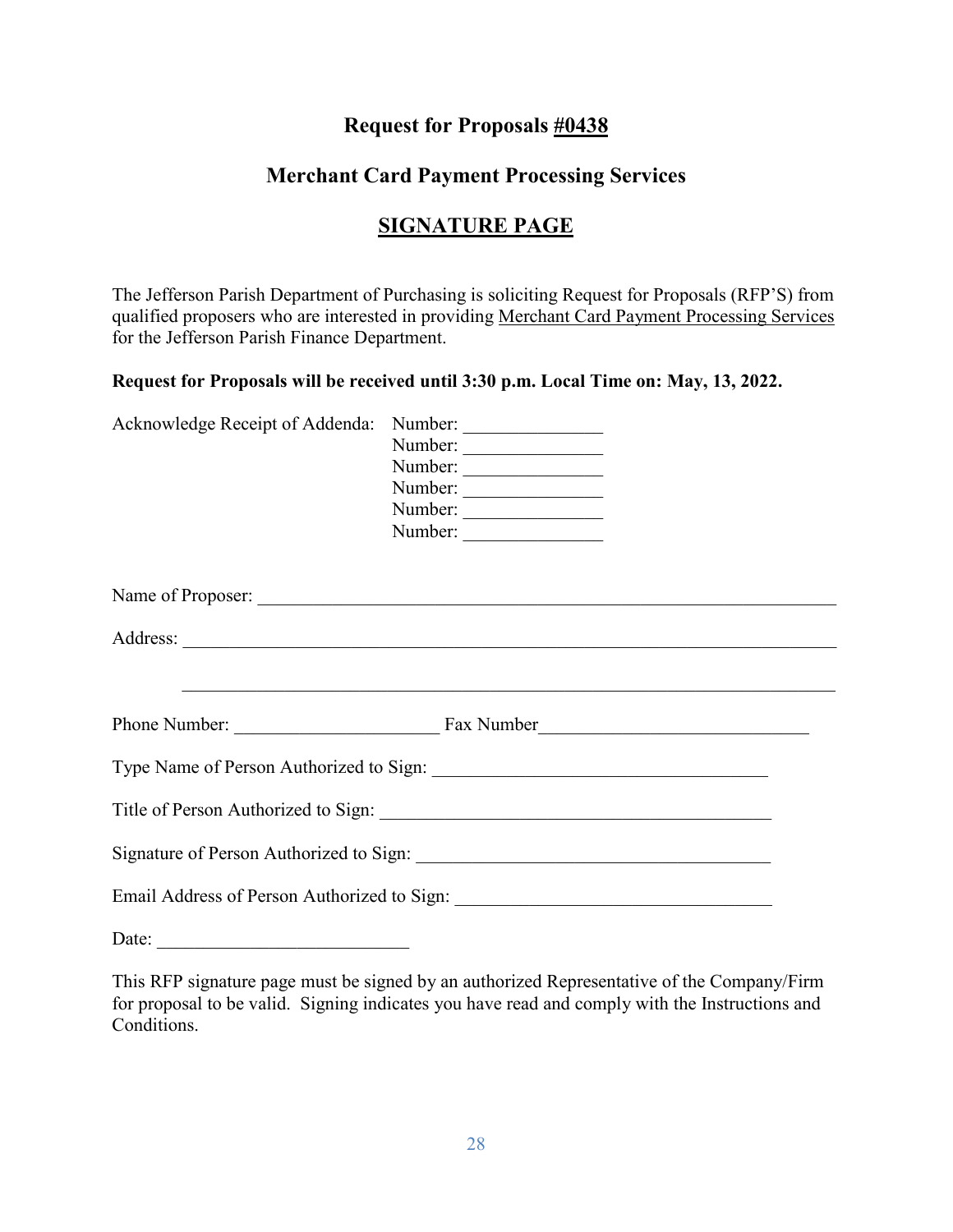# **CORPORATE RESOLUTION**

EXCERPT FROM MINUTES OF MEETING OF THE BOARD OF DIRECTORS OF

#### INCORPORATED.

AT THE MEETING OF DIRECTORS OF INCORPORATED, DULY NOTICED AND HELD ON A QUORUM BEING THERE PRESENT, ON MOTION DULY MADE AND SECONDED. IT WAS:

RESOLVED THAT RESOLVED THAT SERIES AND STATE RESOLVED THAT APPOINTED, CONSTITUTED AND DESIGNATED AS AGENT AND ATTORNEY-IN-FACT OF THE CORPORATION WITH FULL POWER AND AUTHORITY TO ACT ON BEHALF OF THIS CORPORATION IN ALL NEGOTIATIONS, BIDDING, CONCERNS AND TRANSACTIONS WITH THE PARISH OF JEFFERSON OR ANY OF ITS AGENCIES, DEPARTMENTS, EMPLOYEES OR AGENTS, INCLUDING BUT NOT LIMITED TO, THE EXECUTION OF ALL PROPOSALS, PAPERS, DOCUMENTS, AFFIDAVITS, BONDS, SURETIES, CONTRACTS AND ACTS AND TO RECEIVE ALL PURCHASE ORDERS AND NOTICES ISSUED PURSUANT TO THE PROVISIONS OF ANY SUCH PROPOSAL OR CONTRACT, THIS CORPORATION HEREBY RATIFYING, APPROVING, CONFIRMING, AND ACCEPTING EACH AND EVERY SUCH ACT PERFORMED BY SAID AGENT AND ATTORNEY-IN-FACT.

> I HEREBY CERTIFY THE FOREGOING TO BE A TRUE AND CORRECT COPY OF AN EXCERPT OF THE MINUTES OF THE ABOVE DATED MEETING OF THE BOARD OF DIRECTORS OF SAID CORPORATION, AND THE SAME HAS NOT BEEN REVOKED OR RESCINDED.

#### **SECRETARY-TREASURER**

**DATE**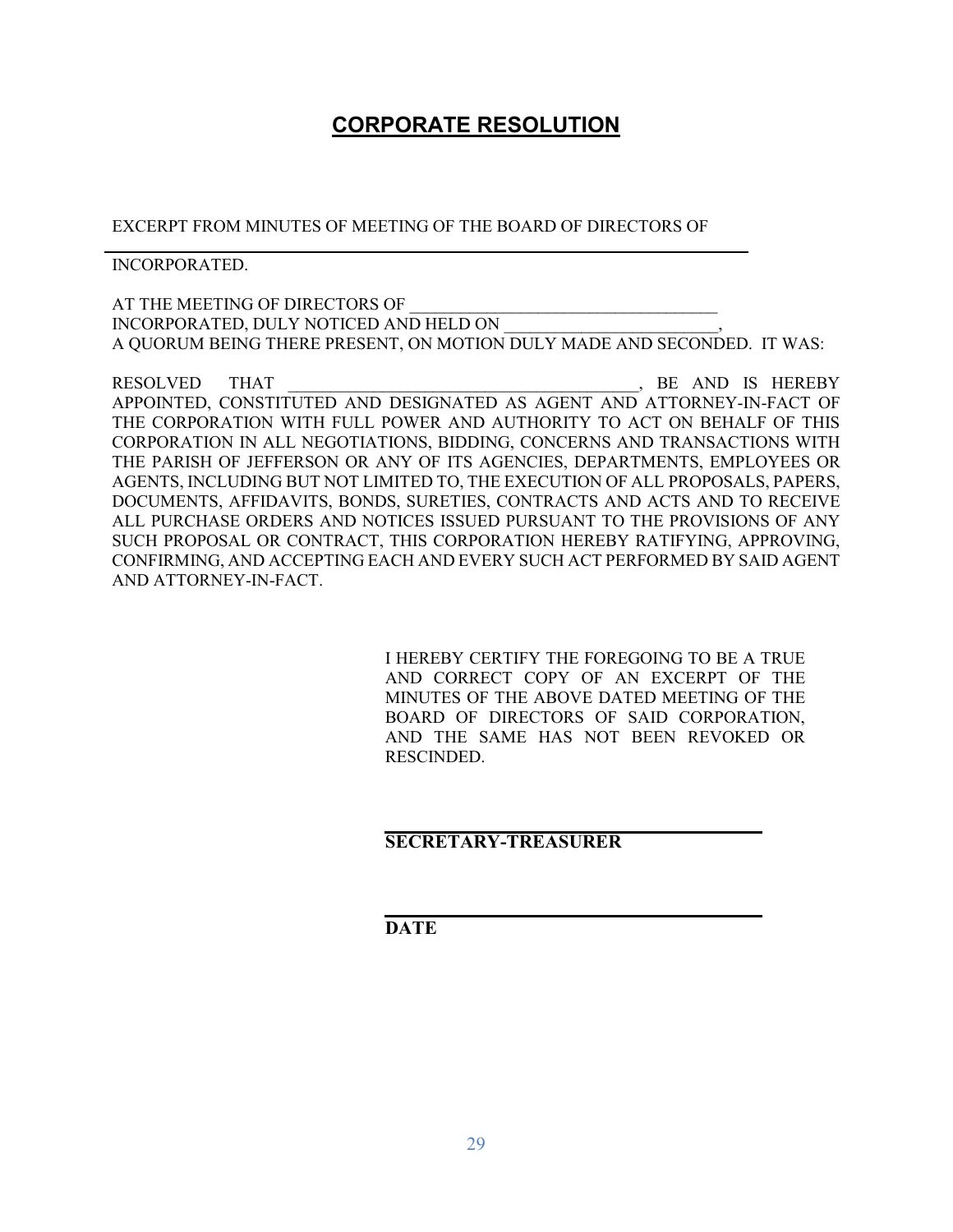# **Request for Proposal Affidavit Instructions**

- **Affidavit is supplied as a courtesy to Affiants, but it is the responsibility of the affiant to insure the affidavit they submit to Jefferson Parish complies, in both form and content, with federal, state and Parish laws.**
- **Affidavit must be signed by an authorized representative of the entity or the affidavit will not be accepted.**
- **Affidavit must be notarized or the affidavit will not be accepted.**
- **Notary must sign name, print name, and include bar/notary number, or the affidavit will not be accepted.**
- **Affiant MUST select either A or B when required or the affidavit will not be accepted.**
- **Affiants who select choice A must include an attachment or the affidavit will not be accepted.**
- **If both choice A and B are selected, the affidavit will not be accepted.**
- **Affidavit marked N/A will not be accepted.**
- **It is the responsibility of the Affiant to submit a new affidavit if any additional campaign contributions are made after the affidavit is executed but prior to the time the Council acts on the matter.**
- **Failure to submit or properly execute the RFP Affidavit will result in the proposal being deemed non-responsive in accordance with Sec. 2-895(b) of the Jefferson Parish Code of Ordinances.**

*Instruction sheet may be omitted when submitting the affidavit.*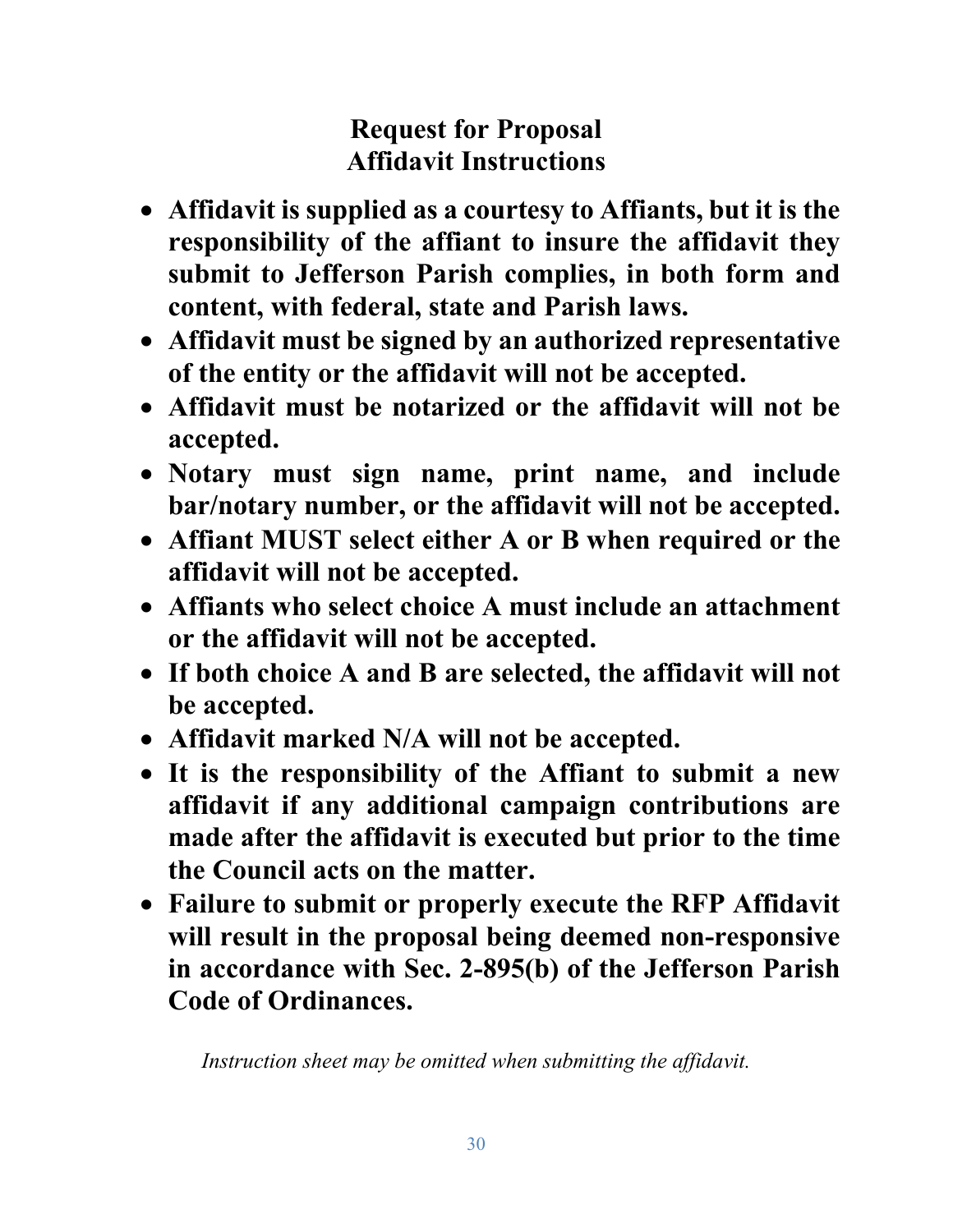#### **Request for Proposal**

#### AFFIDAVIT

**STATE OF** 

PARISH/COUNTY OF

BEFORE ME, the undersigned authority, personally came and appeared:

\_\_\_\_\_\_\_\_\_\_\_\_\_\_\_\_\_\_\_, (Affiant) who after being by me duly sworn, deposed and said that he/she

is the fully authorized \_\_\_\_\_\_\_\_\_\_\_\_\_\_\_\_\_\_\_\_\_\_\_ of \_\_\_\_\_\_\_\_\_\_\_\_\_\_\_\_\_\_\_ (Entity), the party

who submitted a proposal in response to RFP Number \_\_\_\_\_\_\_\_\_\_, to the Parish of Jefferson.

Affiant further said:

#### Campaign Contribution Disclosures

#### **(Choose A or B, if option A is indicated please include the required attachment):**

- **Choice A Attached hereto is a list of all campaign contributions, including the** date and amount of each contribution, made to current or former elected officials of the Parish of Jefferson by Entity, Affiant, and/or officers, directors and owners, including employees, owning 25% or more of the Entity during the two-year period immediately preceding the date of this affidavit or the current term of the elected official, whichever is greater. Further, Entity, Affiant, and/or Entity Owners have not made any contributions to or in support of current or former members of the Jefferson Parish Council or the Jefferson Parish President through or in the name of another person or legal entity, either directly or indirectly.
- **Choice B** there are **NO** campaign contributions made which would require disclosure under Choice A of this section.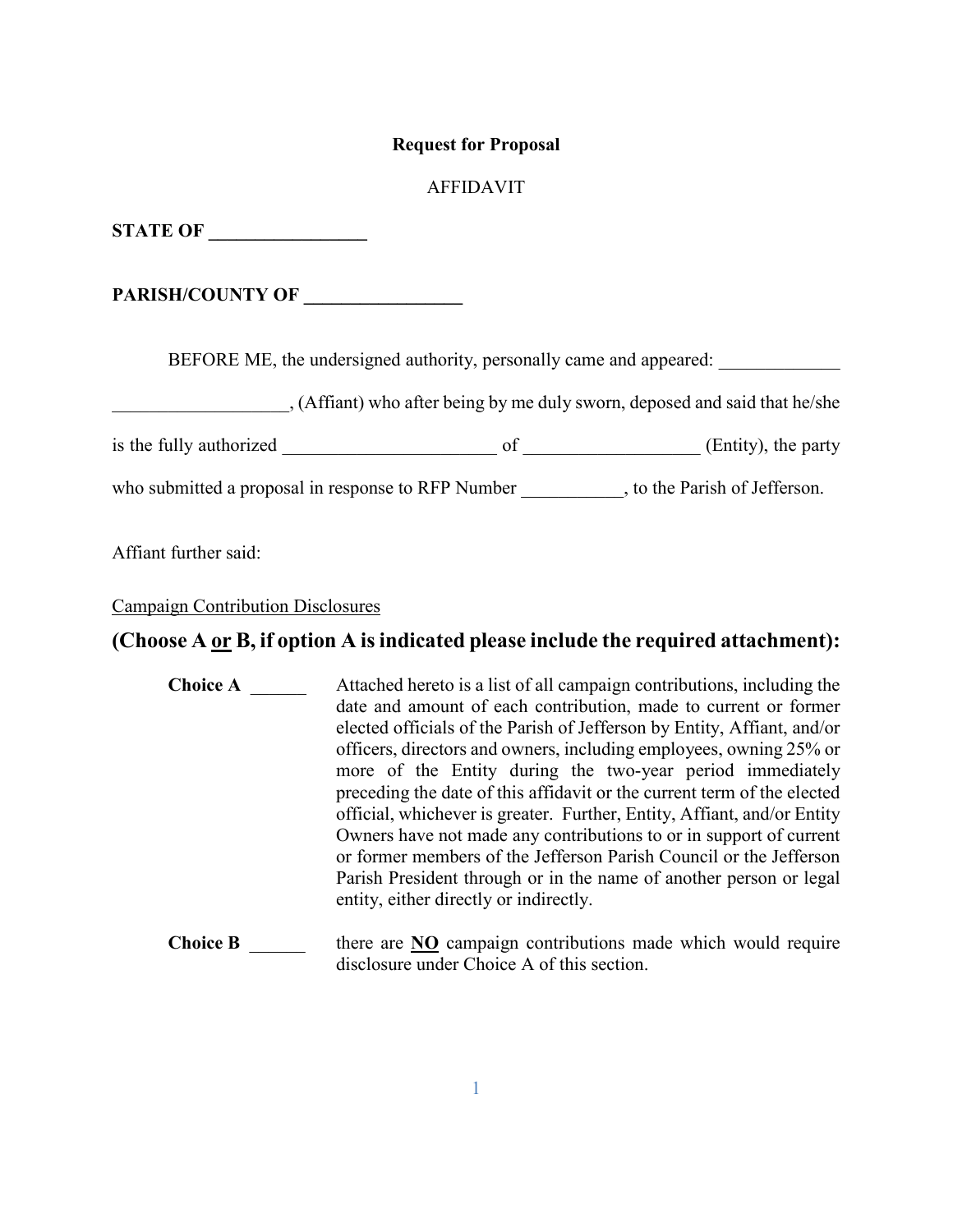Affiant further said:

# Debt Disclosures **(Choose A or B, if option A isindicated please include the required attachment):**

- **Choice A Attached hereto is a list of all debts owed by the affiant to any** elected or appointed official of the Parish of Jefferson, and any and all debts owed by any elected or appointed official of the Parish to the Affiant.
- **Choice B** There are **NO** debts which would require disclosure under Choice A of this section.

Affiant further said:

### Solicitation of Campaign Contribution Disclosures **(Choose A or B, if option A is indicated please include the required attachment):**

| <b>Choice A</b> | Attached hereto is a list of all elected officials of the Parish of<br>Jefferson, whether still holding office at the time of the affidavit or<br>not, where the elected official, individually, either by <b>telephone or</b>                                                                                                                                                                                                                               |
|-----------------|--------------------------------------------------------------------------------------------------------------------------------------------------------------------------------------------------------------------------------------------------------------------------------------------------------------------------------------------------------------------------------------------------------------------------------------------------------------|
|                 | by personal contact, solicited a campaign contribution or other<br>monetary consideration from the Entity, including the Entity's<br>officers, directors and owners, and employees owning twenty-five<br>percent $(25%)$ or more of the Entity, during the two-year period<br>immediately preceding the date the affidavit is signed. Further, to<br>the extent known to the Affiant, the date of any such solicitation is<br>included on the attached list. |
| <b>Choice B</b> | there are <b>NO</b> solicitations for campaign contributions which would<br>require disclosure under Choice A of this section.                                                                                                                                                                                                                                                                                                                               |

Affiant further said:

That Affiant has employed no person, corporation, firm, association, or other organization, either directly or indirectly, to secure the public contract under which he received payment, other than persons regularly employed by the Affiant whose services in connection with the construction, alteration or demolition of the public building or project or in securing the public contract were in the regular course of their duties for Affiant; and